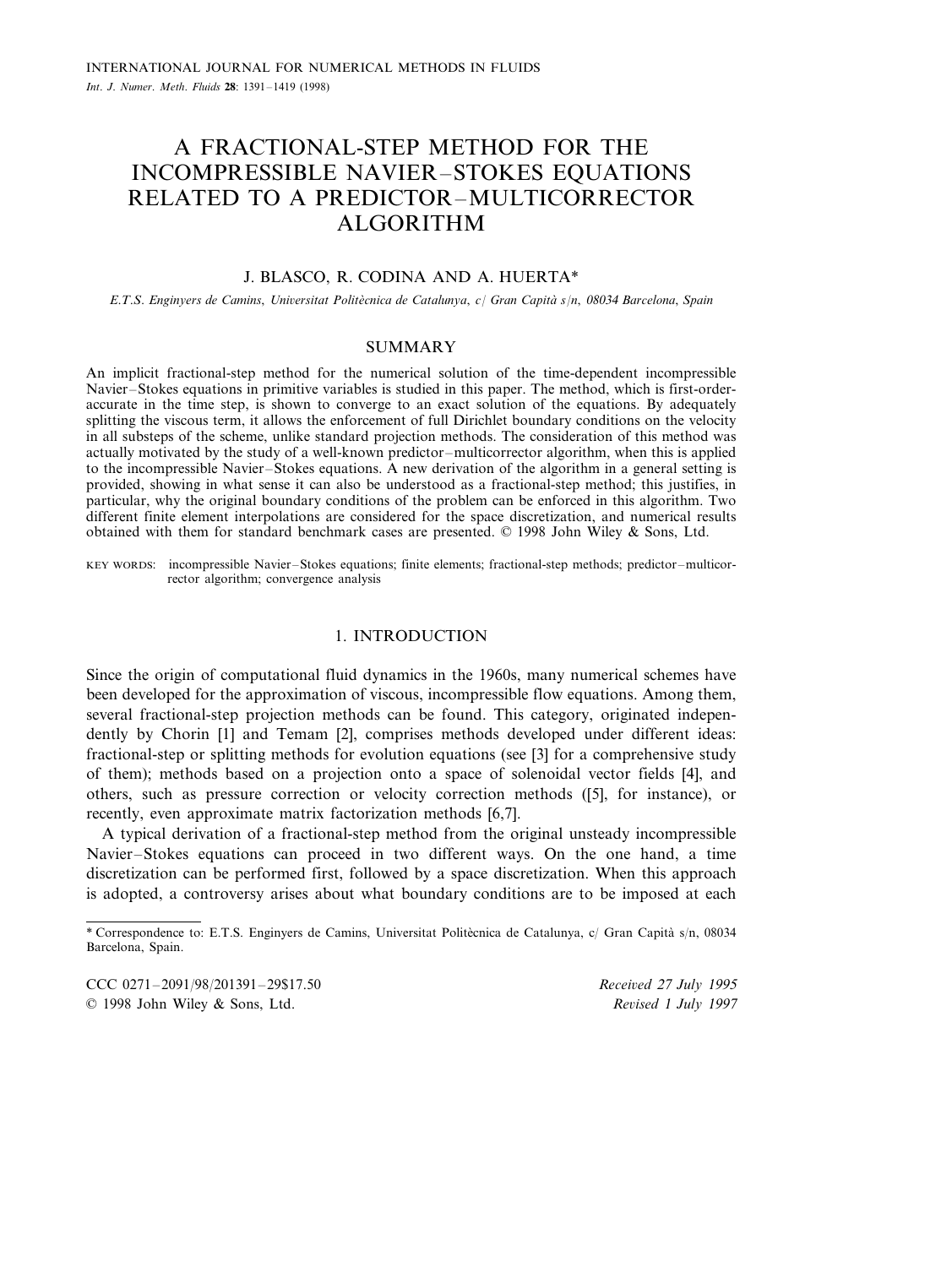step, so that the intermediate semi-discrete problems are well-posed. In particular, in most projection methods, only the normal component of the velocity boundary condition is imposed in the incompressibility step [8]. This fact, together with the need to impose unphysical boundary conditions on the pressure, can generate a numerical boundary layer [9–12]. On the other hand, when a space discretization is performed prior to a fractional-step time discretization of the resulting system of ordinary differential equations, boundary conditions are fixed from the start. However, proceeding this way results in a loss of generality.

Fractional-step projection methods have been used together with different space discretizations: finite difference  $[1,13-16]$ , finite element  $[5,17-20]$  and spectral methods  $[21]$ . One important feature of each fractional-step method is the order of the overall scheme with respect to the time discretization. Most methods are first-order-accurate, but some second-order methods have also been developed [13,14].

An implicit fractional-step method is studied in this paper. A time-discretized form of the equations is presented first, which is shown to be well-posed. Full velocity boundary conditions are imposed in both phases of the scheme. A modified scheme, accounting for pressure correction, is also introduced.

Convergence of the method to a solution of the continuous problem when the time step tends to zero is proved. Both the intermediate and the end-of-step velocities are shown to converge in the space  $H_0^1(\Omega)$ , whereas in the original projection method of Temam, the end-of-step velocities only converge in  $L^2(\Omega)$  (due to the wrong boundary conditions they satisfy). The overall algorithm is first-order-accurate in time for the velocity solution. As will be shown numerically, it is also first-order-accurate for the pressure. In Reference [22], the authors provide some error estimates that prove this first-order accuracy of the method, both with and without pressure correction.

The authors also present an iterative scheme for the solution of the fully discrete version of the method, in which each iteration consists of the solution of two diagonal systems and a system with a symmetric positive (semi-) definite matrix that is the same for all the iterations and time steps.

Based on the method just introduced, an iterative predictor–multicorrector algorithm designed by Hughes and co-workers [23] and extensively used in the 1980s, especially in the context of fluid–structure interactions [24], is redeveloped here in a semi-discrete setting,

# within the context of fractional-step methods. The algorithm was suspected of having a bearing Registerifon free at https://www.scipedia.com to dewnload the version without the

derivation of the predictor–multicorrector algorithm consists of discretizing the Navier– Strokes equations in space by a finite element interpolation, and then applying a time advancement scheme to the resulting system of ordinary differential equations. A non-linear system of equations needs to be solved at every time step, and this is achieved by an iterative process. Each iteration of the scheme is classically decomposed into two phases; here it will be shown that this decomposition is performed in a fractional-step way. One can thus reinterpret this algorithm as a *fractional iteration* scheme. The possibility of imposing the original boundary conditions in both phases is justified by the relationship established with the present fractional-step method.

A bilinear velocity, constant pressure finite element interpolation, or  $Q_1P_0$  element, is classically used for the space variables when implementing this algorithm. This is compared here with a biquadratic velocity, linear pressure  $(Q_2P_1)$  element, which turns out to be better suited for this algorithm since it satisfies the discrete *inf*–*sup* condition.

The paper is organized as follows: Section 2 introduces the problem to be solved, the functional setting for it and the notation used in this paper. In Section 3, the fractional-step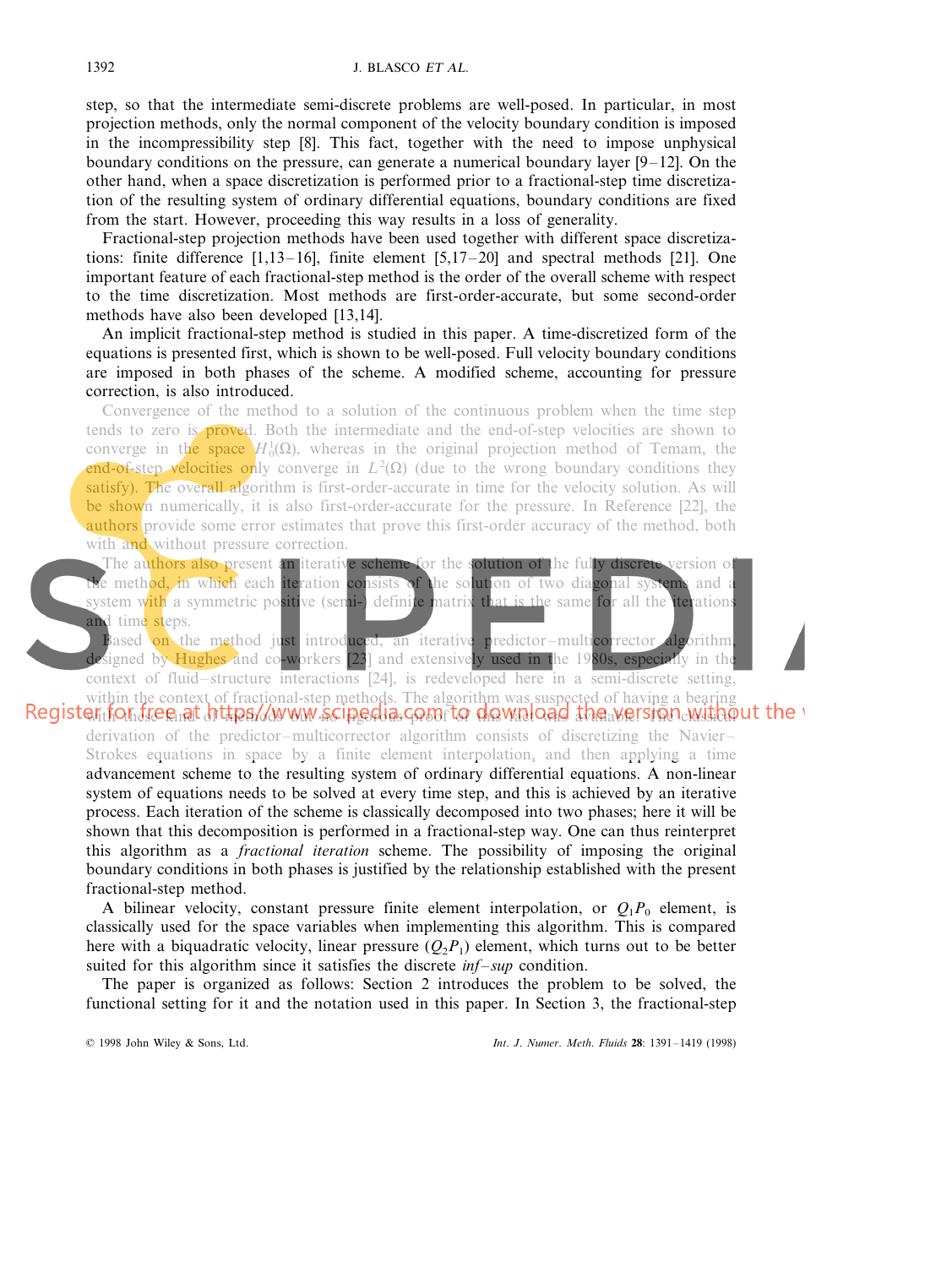method, which depends on a free parameter  $\theta > 0$ , is studied and compared with other existing fractional-step methods. Convergence of the method for the fully implicit case  $\theta=1$  is stated in Section 4. Two different finite element interpolations of the method are considered in Section 5, together with some computational aspects. The formal derivation of the predictor– multicorrector algorithm as a fractional-step iterative method is given in Section 6. Finally, some numerical results obtained with both the present fractional-step method and the predictor–multicorrector algorithm are shown in Section 7, which confirm their accuracy properties and ability to solve both steady and unsteady problems.

#### 2. PROBLEM STATEMENT AND NOTATION

The evolution of viscous, incompressible fluid flow in a bounded domain  $\Omega \subset \mathbb{R}^d$  (*d* = 2, 3) is governed, in the primitive variable formulation, by the unsteady, incompressible Navier– Stokes equations:

$$
\frac{\partial u}{\partial t} + (u \cdot \nabla)u + \nabla p - v\nabla^2 u = f,\tag{1}
$$

$$
\text{div } u = 0,\tag{2}
$$

on  $\Omega \times (0, T)$ , where  $u(x, t) \in \mathbb{R}^d$  is the fluid velocity at position  $x \in \Omega$  and time  $t \in (0, T)$  (with  $T > 0$  given),  $p(x, t) \in \mathbb{R}$  is the fluid kinematic pressure,  $v > 0$  is the kinematic viscosity,  $f(x, t)$ is an external force,  $\nabla$  is the gradient operator and  $\nabla^2$  is the Laplacian operator.

**Equation** (1) is formally equivalent to its dimensionless form, provided  $v=1/Re$ ,  $Re$  being the fluid's Reynolds number. Boundary conditions have to be given to complete the equation system  $(1)-(2)$ . For the sake of simplicity, only homogeneous Dirichlet-type boundary

conditions are considered here

 $u(x, t) = 0$ ,  $(x, t) \in \Gamma \times (0, T)$ ,

where the boundary  $\Gamma = \partial \Omega$  is assumed to be Lipschitz continuous. However, this study can be extended to more general boundary conditions. An initial condition must also be specified for the velocity:

# **u**(*x*), the at https://

whereas no boundary or initial conditions need be specified for the pressure. The study of the above equations of motion requires the following Hilbert spaces (see [25]):  $L^2(\Omega)$ , equipped with the usual scalar product  $(u, v)$  and norm  $|u| = (u, u)^{1/2}$ ; the quotient space  $L_0^2(\Omega) = L^2(\Omega)/$ R, in the case of Dirichlet-type boundary conditions only, since the pressure term *p* in Equation (1) is then determined up to an additive constant; the space  $H^1(\Omega)$ , whose scalar product and norm are denoted by  $(u, v)_1 = (u, v) + (\nabla u, \nabla v)$  and  $||u||_1 = (u, u)_1^{1/2}$  respectively.

The space  $H^1(\Omega)$  contains a closed subspace  $H_0^1(\Omega)$  made up with functions that vanish at the boundary of  $\Omega$ . The Poincaré–Friedrich inequality:

$$
d_0(\nabla u, \nabla u)^{1/2} \ge (u, u)^{1/2}, \quad \forall u \in H_0^1(\Omega),
$$
\n(3)

with  $d_0 > 0$  a constant, ensures that  $||u|| = (\nabla u, \nabla v)^{1/2}$  is a norm on  $H_0^1(\Omega)$ , is equivalent to the norm induced by  $H^1(\Omega)$ . The scalar product in  $H_0^1(\Omega)$  is, then,  $((u, v)) = (\nabla u, \nabla v)$ . The dual space of  $H_0^1(\Omega)$  is denoted by  $H^{-1}(\Omega)$ ; the duality pairing between these spaces is denoted by  $\langle , \rangle$ . All these definitions and results carry over to *d*-dimensional vector valued function spaces.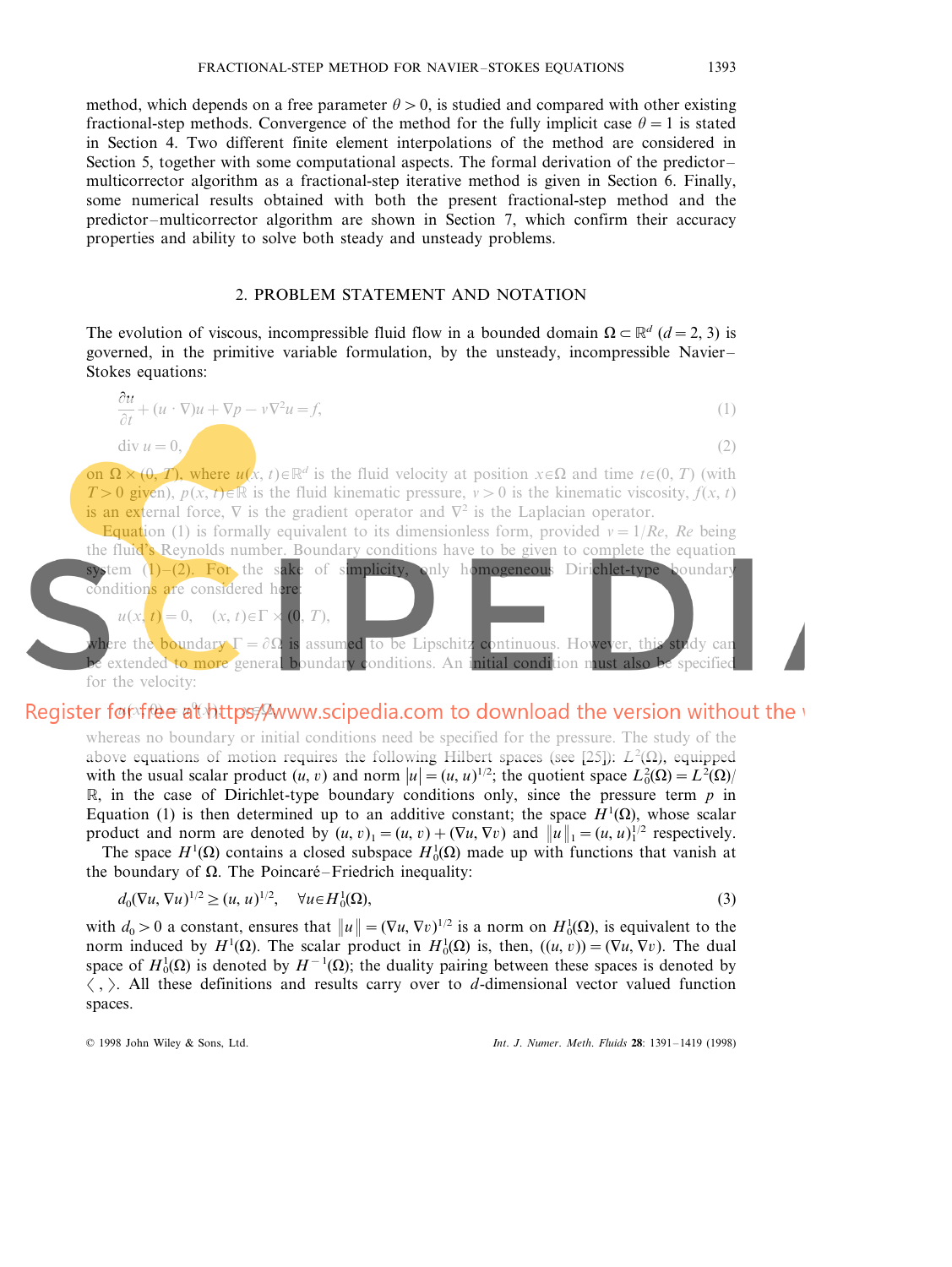Due to the incompressibility condition (2), closed subspaces of solenoidal vector fields of these Hilbert spaces are also needed. Thus, in the standard notation, one defines:

$$
H = \{u \in (L^2(\Omega))^d | \exists \text{ div } u = 0 \in L^2(\Omega), n \cdot u \vert_{\Gamma} = 0\},\
$$
  

$$
V = \{u \in (H_0^1(\Omega))^d | \text{div } u = 0 \in L^2(\Omega)\}.
$$

#### 3. FRACTIONAL-STEP METHOD

One way of discretizing Equations (1) and (2) in time is by fractional-step methods, in which the time advancement is decomposed into a sequence of (generally two) steps. The following class of 2-step methods is considered here:

#### 3.1. *First step*

 $u^{n+1/2}$ 

The first step of the method, which includes viscous and convective effects, consists of finding, given  $u^n \in V$ , an intermediate velocity  $u^{n+1/2}$  such that:

$$
\frac{u^{n+1/2} - u^n}{\Delta t} - \theta v \nabla^2 u^{n+1/2} - (1 - \theta) v \nabla^2 u^n + (u^n \cdot \nabla) u^{n+1/2} = \bar{f}^n,\tag{4}
$$

$$
\Gamma = 0,\tag{5}
$$

where  $\Delta t > 0$  is the time step,  $\theta$  is a parameter such that  $0 < \theta \leq 1$  and the superscript *n* denotes the time level  $t_n = n\Delta t$ . The approximation of the non-linear term may take other forms; the semi-implicit approximation adopted here is taken form [26]. As for the approxima-

tion of the force term, one defines, following  $[4]$ ,  $\bar{f}^n$  as the time average of *f* in  $[t_n, t_{n+1}]$ . This first step of this method can be thought of as a linearized Burger's problem. Equations (4) and (5) can be written in weak form as  $\tilde{a}_{\theta}(u^{n+1/2}, v) = l_0(v)$ ,  $\forall v \in (H_0^1(\Omega))^d$ , where  $\tilde{a}_{\theta}(u, v) =$  $(u, v) + \theta \Delta t v((u, v)) + \Delta t c(u^n, u, v)$  is a bilinear, continuous form on  $(H_0^1(\Omega))^d$ , which is coercive with respect to the norm  $||u||$  (and hence to  $||u||_1$ );  $c(u, v, w) = ((u \cdot \nabla)v, w)$  is a trilinear continuous form on  $(H_0^1(\Omega))^d$  (if  $d \leq 4$ ), which is skew-symmetric in  $v$  and  $w$  if  $u \in V$ ; and *l*<sub>0</sub>∈( $H^{-1}(\Omega)$ <sup>d</sup> is a known map. The coerciveness of  $\tilde{a}_{\theta}$  results from the skew-symmetric

Register for the approximation of the convertible term and the consequence of the animal the solenoidal character of  $u^n$  and the vanishing of  $u^n$  at the boundary) and the presence of the Laplacian term. The existence and uniqueness of  $u^{n+1/2}$  is established by the Lax–Milgram theorem.

#### 3.2. *Second step*

As far as the second step of the scheme is concerned, most known methods use the projection idea, which is based on a Hodge decomposition of a given vector field into a solenoidal field with zero normal component on the boundary and the gradient of some scalar function, or more specifically on the Ladyzenskaya theorem [27]. The incompatibility of the projection boundary conditions with those of the continuous problem and the need to impose unphysical boundary conditions on the pressure may result in the presence of a numerical boundary layer of size  $O(v\Delta t)^{1/2}$  (see [9,11] for further discussions on this subject).

The method proposed herein includes a diffusion term in the incompressibility step, which allows for the imposition of the full boundary conditions for the velocity, while needing no boundary condition at all for the pressure. That is, given  $u^{n+1/2}$  from Equation (4), one solves: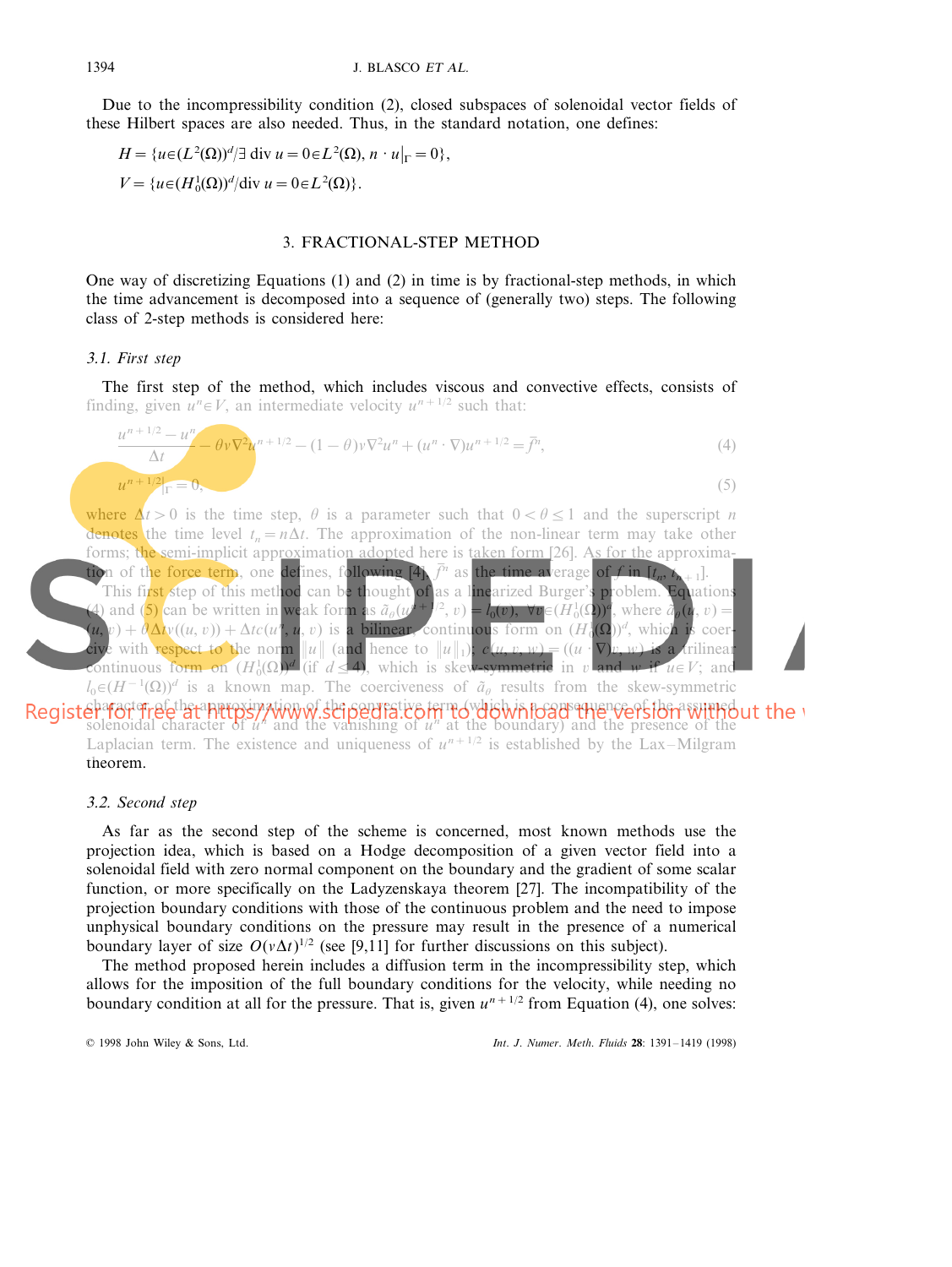$$
\frac{u^{n+1} - u^{n+1/2}}{\Delta t} - \theta v \nabla^2 (u^{n+1} - u^{n+1/2}) + \nabla p^{n+1} = 0,
$$
\n(6)

$$
\operatorname{div} u^{n+1} = 0,\tag{7}
$$

$$
u^{n+1}|_{\Gamma} = 0.\tag{8}
$$

Similar ideas to this scheme can be found in the so called  $\theta$ -method of Glowinsky and others [28]. The  $\theta$ -scheme is a three-step method developed from a two-step, fractional-step method. In the latter, the first step (or generalized Stokes problem) accounts for viscous effects together with incompressibility, but it also includes an explicit convective term and a force term; the second step (or regularized Burger's problem) also includes an implicit viscous term and a non-linear implicit approximation of convection, together with a pressure gradient and a force term, but not the incompressibility condition. The convergence of two fully discrete  $\theta$ -schemes to a continuous solution was first proved by Fernández-Cara and Marín [29], where stability restrictions on the time step were also provided for those methods. Moreover, the inclusion of a viscous term in the incompressibility step of a fractional-step method can also be found in the method of [16], developed in a discrete setting, in the first and third steps of the method of [20], or in the example of a higher-order method in Section 7.5 of Reference [8], among others.

The weak form of Equations (6)–(8) consists of finding  $u^{n+1} \in (H_0^1(\Omega))^d$  and  $\phi^{n+1} =$  $\Delta tp^{n+1} \in L_0^2(\Omega)$  such that:

$$
a_{\theta}(u^{n+1}, v) + b(v, \phi^{n+1}) = l_1(v), \quad \forall v \in (H_0^1(\Omega))^d,
$$
\n(9)

 $h(u)$  $\forall q \in L^2_0$  $(\Omega)$ , (10) where now  $a_0(u, v) = (u, v) + \theta \Delta tv((u, v))$  is bilinear, symmetric, continuous form on  $(H_0^1(\Omega))^d$ , which is also coercive with respect to  $||u||$ , *b* is a bilinear continuous form defined on  $(H_0(\Omega))^d \times L_0^2(\Omega)$  by  $b(v, q) = -(div v, q)$  and  $l_1 \in (H^{-1}(\Omega))^d$  is known. The problem  $(9)-(10)$ is a mixed (or Stokes-type) problem, in which  $a_{\theta}$  is coercive and *b* satisfies the inf–sup or Ladyzenskaya–Bubuŝka–Brezzi (LBB) condition [30]:

# inf sup *b*(6, *q*) ]b\0,  $q \in L^2_0(\Omega)$   $\left\| v \in (H_0^1(\Omega))^d \right\| v \left\| q \right\|_{L^2_0(\Omega)}$

so that the existence and uniqueness of  $u^{n+1}$  and  $p^{n+1}$  follows.

#### **Remark 1**

By adding (4) and (6) one gets:

$$
\frac{u^{n+1} - u^n}{\Delta t} - \theta v \nabla^2 u^{n+1} - (1 - \theta) v \nabla^2 u^n + (u^n \cdot \nabla) u^{n+1/2} + \nabla p^{n+1} = \bar{f}^n,\tag{11}
$$

where the implicit treatment of the viscous term in  $u^n$  and  $u^{n+1}$ , and not in the intermediate velocity  $u^{n+1/2}$ , can be observed. Moreover, it is clear from (11) that at least for the linear problem,  $p^{n+1}$  keeps its meaning as an end-of-step pressure. One advantage of using a split scheme like Equations  $(4)$ – $(6)$  rather than a coupled  $(u, p)$  method, is the decoupling of the convective effects from incompressibility, which allows the use of suitable approximations for each term.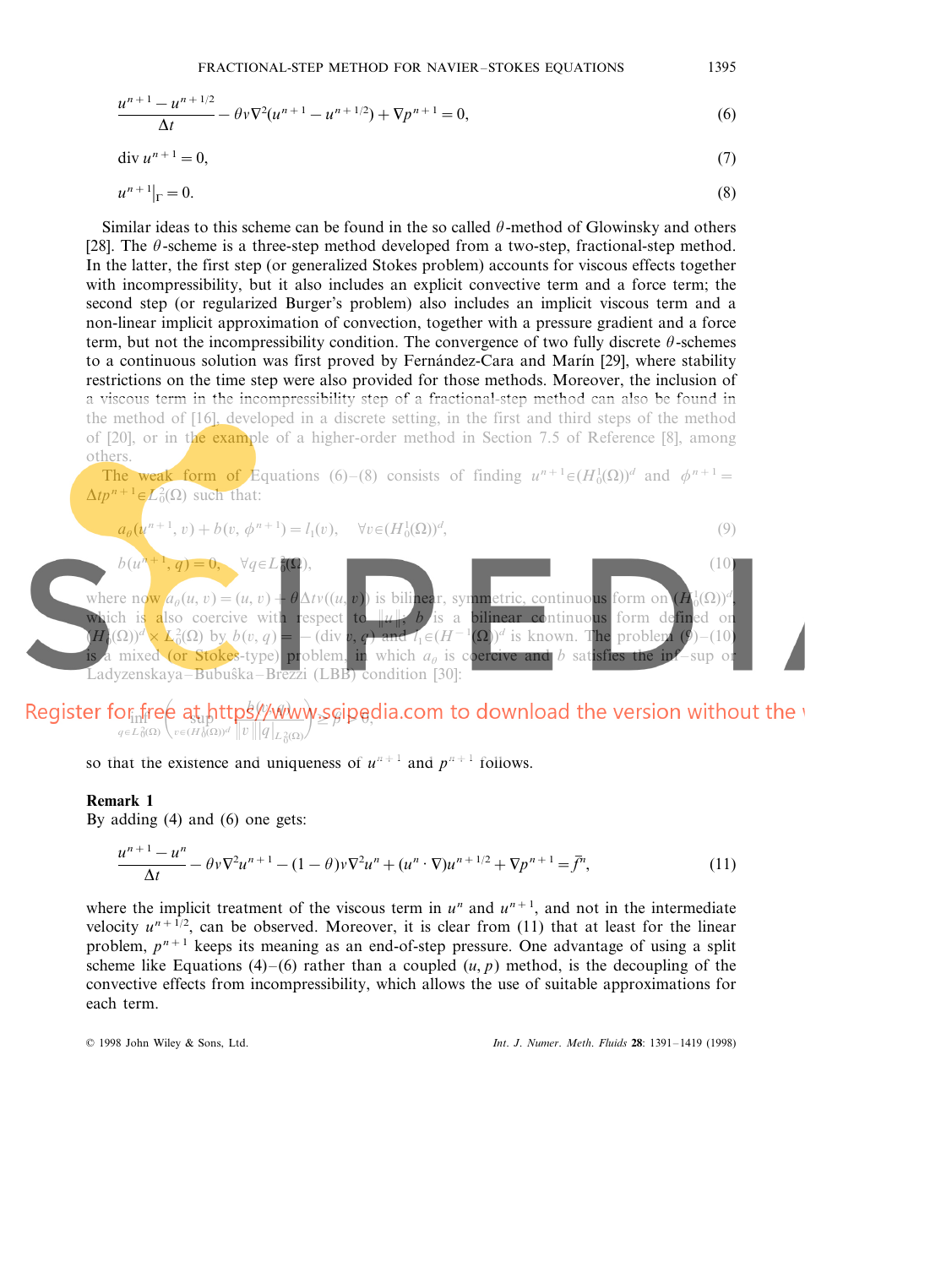# **Remark 2**

As in standard projection methods, a Poisson equation can be derived for the pressure to solve (6). In fact, taking the divergence of (6) yields:

$$
\Delta t \nabla^2 p^{n+1} = (I - \theta \Delta t v \nabla^2) \operatorname{div}(u^{n+1/2}) \in H^{-1}(\Omega),\tag{12}
$$

sufficient smoothness of the functions involved being assumed. But in order that Equations (12) and (6) imply (7), the incompressibility condition div  $u^{n+1} = 0$  must also be enforced on the boundary [31], as in the original method of [1]. Besides, boundary conditions for  $p^{n+1}$ cannot be directly derived, and  $p^{n+1}$  is subject to integral conditions [32]. Therefore, the original grad–div formulation  $(6)$ – $(7)$  is adopted, which has the advantage of allowing discontinuous pressure approximations and requires no boundary conditions for this variable. One drawback of solving (6) and (7) is the need for the spatial approximation chosen to satisfy the discrete LBB condition [30], and that velocity and pressure unknowns have to be dealt with at the same time. However, it will be seen in Section 5 how they can still be decoupled.

#### **Remark 3**

A modified scheme with respect to (4) and (6) is considered next, which accounts for pressure correction  $[14]$ . A pressure update, rather than the pressure itself, is used in the incompressibility step, so that (4) becomes

$$
\frac{u^{n+1/2} - u^n}{\Delta t} - \theta v \nabla^2 u^{n+1/2} - (1 - \theta) v \nabla^2 u^n + (u^n \cdot \nabla) u^{n+1/2} + \nabla p^n = \bar{f}^n,\tag{13}
$$

whereas (6) turns into

$$
u^{n+1} - u^{n+1/2} = \theta v \nabla^2 (u^{n+1} - u^{n+1/2}) + v \nabla p^{n+1} - p^n = 0,
$$
\nwhere  $0 < v \le 1$  is another free parameter. The addition of (13) and (14) shows the implicit  
reduence of the respective term this allows the use of the corresponding time, then as

treatment of the pressure term; this allows the use of the same approximation for this term as for the other terms by choosing  $\gamma = \bar{\sigma}$ , whereas (4)–(6) is necessarily a fully implicit scheme with respect to the pressure; in particular, the authors pretend to develop an extension of the

Register for free at hittps//www.scipedia.com to download the version without the also be found in the methods of [26], with  $y=1$ , and [14], with  $y=1/2$ . The existence and uniqueness of solutions of (13) and (14) is established the same way as before.

#### 4. CONVERGENCE OF THE METHOD

The fractional-step method introduced in the previous section is now shown to converge to a solution of the continuous problem, when the parameter  $\theta$  is chosen equal to unity. The ideas used here follow a similar development to the proof of convergence of the original fractionalstep method given by Temam [4]. After introducing some notation, a convergence theorem is given for some sequences of functions obtained from the intermediate and the end-of-step velocities of the fractional-step method. The proof of the theorem, as well as the preliminary results needed for it, is given in Appendix A.

Given  $r \in [1, \infty)$ ,  $T > 0$  and a Banach space *W*, the space  $L^r(0, T; W)$  consists of functions defined on (0, *T*) into *W* that are strongly *r*-integrable, i.e. such that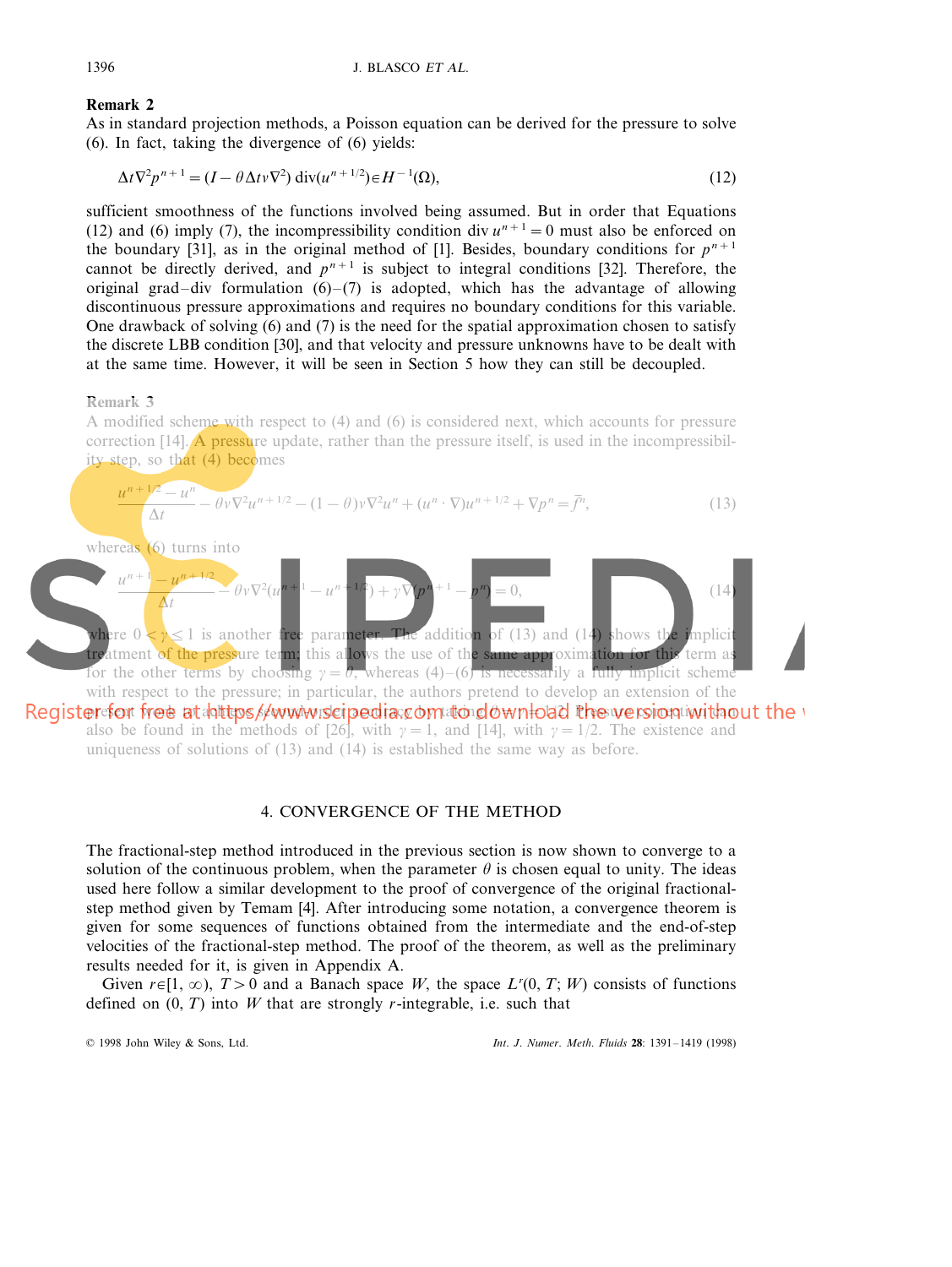$$
||u||_{L^r(0,T;W)} = \left(\int_0^T ||u(t)||_W^r dt\right)^{1/r} < \infty.
$$

It is also a Banach space with respect to the norm  $||u||_{L^r(0,T;W)}$ . The space of essentially bounded functions on  $(0, T)$  into W is denoted by  $L^{\infty}(0, T; W)$ . When W is a Hilbert space with scalar product  $(.,.)_W$ , the space  $L^2(0, T; W)$  is likewise with respect to:

$$
(u, v) = \int_0^T (u(t), v(t))_W \, \mathrm{d}t.
$$

Let  $T = N\Delta t$  and  $k = \Delta t$ , and consider the scheme consisting of (4) and (6) with  $\theta = 1$ . For this case, some approximating functions will be defined that will be piecewise equal to  $u^{n+1/2}$ ,  $u^{n+1}$  or  $u^n$ . A linear interpolation between  $u^{n+1}$  and  $u^n$  is also introduced:

$$
u_k^1: [0, T] \to (L^2(\Omega))^d / u_k^1(t) = u^{n+1/2}, \quad nk \le t < (n+1)k,
$$

$$
u_k^2: [0, T] \to (L^2(\Omega))^d / u_k^2(t) = u^{n+1}, \quad nk \le t < (n+1)k,
$$

 $u_k^3$ :  $[0, T]$   $\rightarrow$   $(L^2(\Omega))^d$  $\vert u_k^3(t) = u^n$ ,  $nk \le t < (n+1)k$ .

 $u_k$ :  $[0, T]$   $\rightarrow$   $(L^2(\Omega))^d$  /*u<sub>k</sub>*</sub> is continuous, linear on *t* on each interval [*nk*,  $(n + 1)k$ ] and  $u_k(nk)$  =  $u^n$ , for  $n = 0, \ldots, N$ .

The main result of this section is summarized in the following theorem:



# For any other subsequence that the subsequence of the second to a solution that the second that the solutions with be a solution swith but the solutions with be a solution swith but the solutions with but a solution switch of (1).

One also has:

#### **Corollary 1**

Let  $d = 2$ ,  $f \in L^2(0, T; H)$  and  $u^0 \in V$ . Then, the convergence given in Theorem 1 is of the sequence as a whole.

In summary, both the intermediate  $u^{n+1/2}$  and the end-of-step velocities  $u^{n+1}$  are shown to converge weakly to  $u(t_{n+1})$  in  $(H_0^1(\Omega))^d$ , through the functions  $u_k^1$  and  $u_k^2$  respectively. This is an improvement with respect to [4], where  $u^{n+1}$  only converges in  $(L^2(\Omega))^d$ . The introduction of pressure correction into the present method (as in (13) and (14)), which is the method that is actually implemented here) does not affect convergence. In [22], the authors prove this convergence to be of first-order in the time step for both the method with and without pressure correction, under stronger regularity assumptions on the data, the continuous solution and the domain.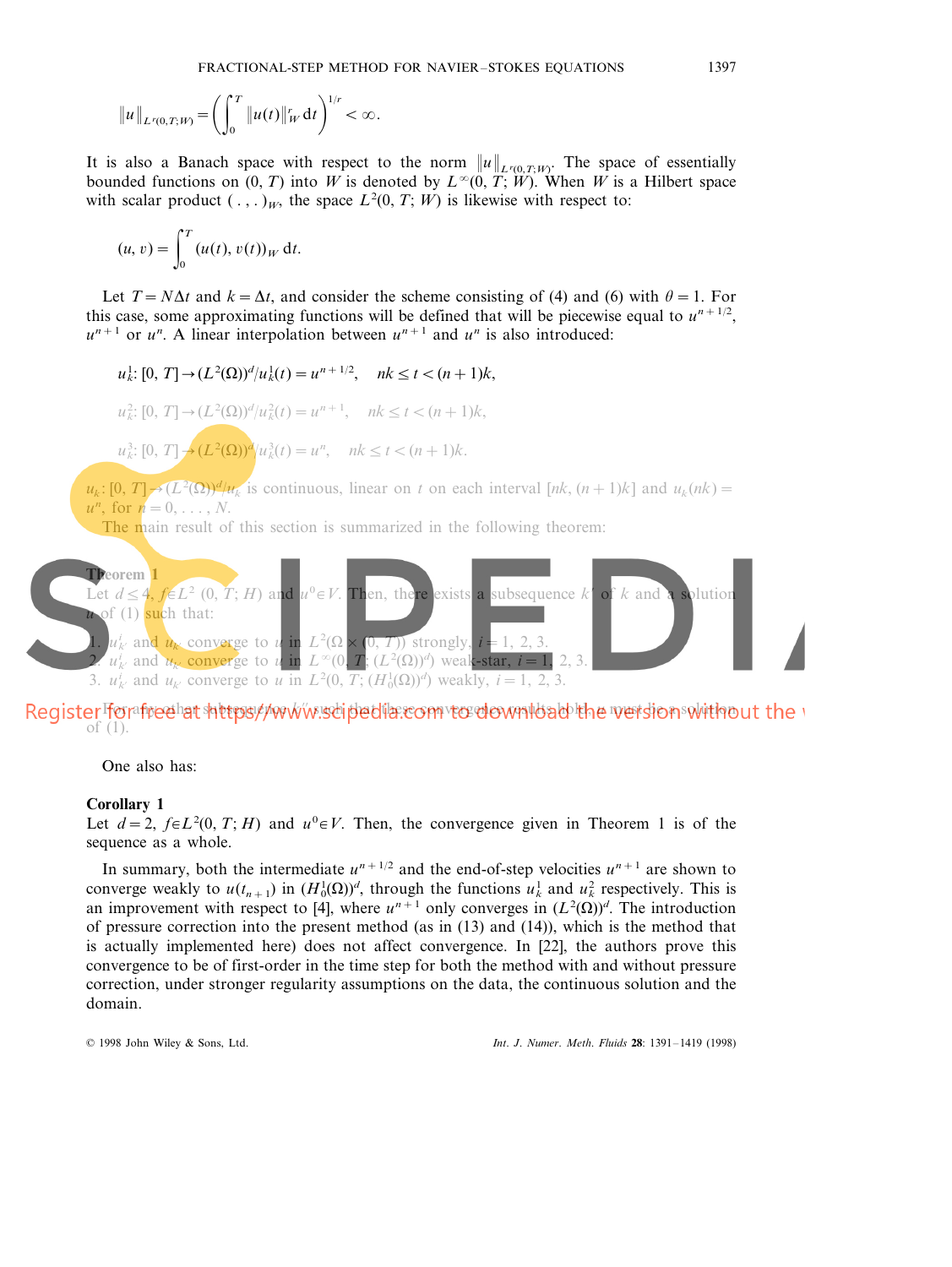#### 5. SPACE DISCRETIZATION AND COMPUTATIONAL ASPECTS

Now consider space discretizations of the fractional-step, pressure correction method (13) and (14) with parameters  $\theta = 1$  and  $\gamma = 1$ . Given two finite-dimensional spaces  $V_h \subset (H_0^1(\Omega))^d$  and  $Q_h \subset L_0^2(\Omega)$ , the discrete equivalent to the weak form of problems (13) and (14) consists of finding  $u_h^{n+1/2} \in V_h$ , such that given  $u_h^n \in V_h$  and  $p_h^n \in Q_h$ ,

$$
\frac{1}{\Delta t} \left( u_h^{n+1/2} - u_h^n, v_h \right) + v \left( (u_h^{n+1/2}, v_h) \right) + c \left( u_h^n, u_h^{n+1/2}, v_h \right) + b \left( v_h, p_h^n \right) = (\bar{f}^n, v_h), \quad \forall v_h \in V_h
$$
\n(15)

and  $u_h^{n+1} \in V_h$  and  $p_h^{n+1} \in Q_h$ , such that

$$
\frac{1}{\Delta t} (u_h^{n+1} - u_h^{n+1/2}, v_h) + v((u_h^{n+1} - u_h^{n+1/2}, v_h)) + b(p_h^{n+1} - p_h^n, v_h) = 0, \quad \forall v_h \in V_h,
$$
\n
$$
(16)
$$
\n
$$
b(u_h^{n+1}, q_h) = 0, \quad \forall q_h \in Q_h
$$

respectively. The authors are mainly interested in the case when  $V_h$  and  $Q_h$  are defined through a discretization of  $\Omega$  into finite elements. In particular, they consider two kinds of quadrilateral elements (in two dimensions): the bilinear velocity, constant pressure element  $(Q_1 P_0)$ , which does not satisfy the discrete LBB condition, and the biquadratic velocity, linear pressure element  $(Q_2 P_1)$ , which is *div-stable*.

The matrix form of Equations (15) and (16) is the following:

$$
M\frac{U^{n+1/2} - U^n}{\Delta t} + KU^{n+1/2} + A(U^n)U^{n+1/2} + GP^n = \overline{F}^n,
$$
\n(17)  
\n
$$
M\frac{U^{n+1} - U^{n+1/2}}{\Delta t} + K(U^{n+1} - U^{n+1/2}) + GO^{n+1} - P^n) = 0,
$$
\n(18)  
\n
$$
G^T U^{n+1} = 0,
$$
\n(19)

where, here and in what follows, the following standard notation is used: nodal velocity and elemental pressure vectors respectively, *M* is the mass matrix, *K* is the viscous-stiffness matrix,  $A(U)$  is the advection matrix,  $G$  represents the discrete gradient

# $\mathbf{p}$ erato $\mathbf{f}_r$   $G^T$  being the discrete divergence, and  $\bar{F}^n$  is a forcing term due to the ferm  $\bar{F}^n$  and to non-homogeneous Dirichlet boundary conditions (see [24] for precise definitions of these matrices).

The numerical solution of these equations presents some problems. On the one hand, the system matrix for the intermediate velocity equation (17) has to be computed and factorized once every time step, due to the implicit approximation of the convective term; moreover, this matrix is not symmetric since the convective term is skew-symmetric. On the other hand, the coupled system (18)–(19) has the structure of a mixed problem. Equation (18) can be rewritten as:

$$
B(U^{n+1} - U^{n+1/2}) + \Delta t G(P^{n+1} - P^n) = 0,
$$
\n(20)

where  $B = M + \Delta t K$ . One can then isolate  $U^{n+1}$  from (20) (the matrix *B* being positive definite, and thus invertible) and substitute it into (19), thus segregating the computation of the pressure from that of the velocity; this yields:

$$
(GTB-1G)(Pn+1 - Pn) = \frac{1}{\Delta t} GTUn+1/2.
$$
\n(21)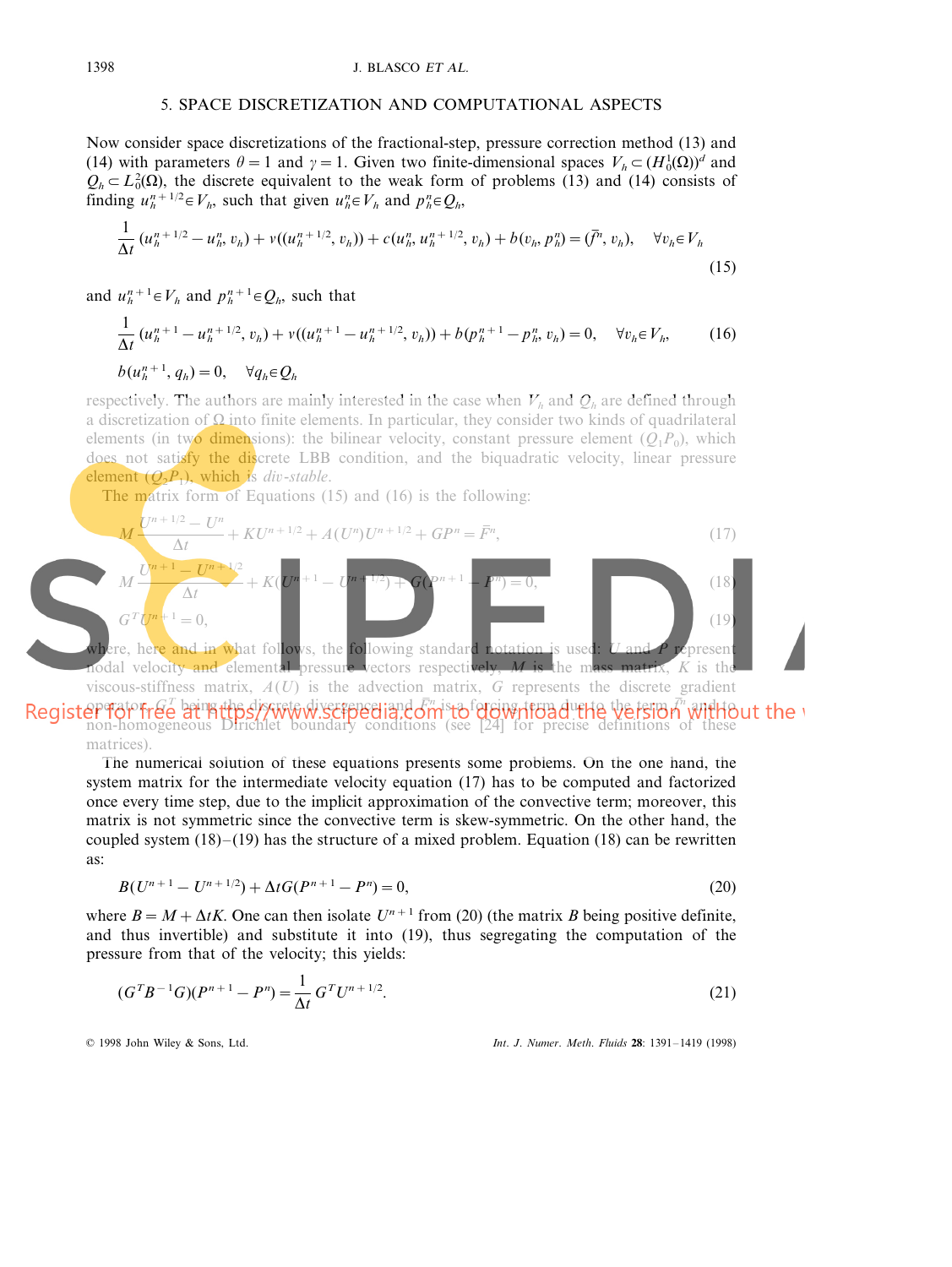But the computation of the system matrix for this pressure equation requires the inversion of a full matrix *B*, which is prohibitive in most cases. The authors present an alternative way to solve (17)–(19), which bypasses the problem of inverting the matrix *B* at the cost of introducing a few iterations per time step.

Following similar ideas of the predictor–multicorrector algorithm to be studied in the next section, the authors consider an iterative solution of the discrete Equations (17)–(19). Each iteration consists of the solution of two diagonal systems and another system with a symmetric, positive (semi-) definite matrix. The latter matrix needs to be computed and factorized only once at the beginning of the calculation; the computational cost of each iteration is then only due to the formation of three residual vectors, the solution of two diagonal systems and a backward and forward substitution. Since only a few iterations of the proposed scheme are needed for convergence in each time step (see the numerical examples of Section 7), this iterative procedure is more efficient than solving the original Equations  $(17)$ – $(19)$ . Recall that these equations require the computation and factorization of a non-symmetric matrix for the intermediate velocity system and the solution of a Stokes-like problem in each time step.

Given the *n*th step values  $U^n$  and  $P^n$  of velocities and pressures respectively, the iterative procedure starts with the initializations  $U_0^{n+1/2} = U^n$ ,  $U_0^{n+1} = U^n$  and  $P_0^{n+1} = P^n$  for the values at time  $t_{n+1}$ . Then, if  $U_i^{n+1/2}$  and  $U_i^{n+1}$  are the *i*th iteration approximations to  $U^{n+1/2}$ and  $U^{n+1}$  respectively, consider the scheme:

$$
M\frac{U_{i+1}^{n+1/2} - U^n}{\Delta t} + KU_i^{n+1/2} + A(U^n)U_i^{n+1/2} + GP^n = F^n,
$$
\n(22)

$$
M \frac{U_{i+1}^{n+1/2} - U_{i+1}^{n+1/2}}{\Delta t} + K(U_i^{n+1} - U_i^{n+1/2}) + G(P_{i+1}^{n+1} - P^n) = 0,
$$
\n
$$
G^T U_{i+1}^{n+1} = 0.
$$
\nAt convergence, i.e. when  $U_{i+1}^{n+1/2} = U_i^{n+1/2}$ ,  $U_{i+1}^{n+1} + U_i^{n+1}$  and  $P_{i+1}^{n+1} = P_i^{n+1}$ , these values satisfy (17)–(19). The implemented stopping criterion is:\n
$$
\max \left( \frac{|U_{i+1}^{n+1} - U_i^{n+1}|}{|U_{i+1}^{n+1}|_2}, \frac{|U_{i+1}^{n+1/2} - U_i^{n+1/2}|}{|U_{i+1}^{n+1/2}|_2}, \frac{|P_{i+1}^{n+1} - P_n^{n+1}|}{|P_{i+1}^{n+1}|_2} \right) \le \epsilon,
$$
\n(24)

an<sub>t</sub>er at the SAMMAN StipeGig Co

 $U_{i+1}^{n+1}$  can also be isolated from (23) and substituted into (24), so as to segregate the computation of the pressure from that of the velocity. By doing this, one obtains

$$
(G^T M^{-1} G)(P_{i+1}^{n+1} - P^n) = \frac{1}{\Delta t} G^T (U_{i+1}^{n+1/2} - \Delta t M^{-1} K (U_i^{n+1} - U_i^{n+1/2})).
$$
\n(25)

To make the scheme computationally efficient, matrix *M* is approximated by its lumped diagonal *M*<sup>L</sup> everywhere except for the evaluation of the residuals. The computation of the system matrix for (25) then becomes feasible, since the inversion it involves is then trivial.

The actual implementation of the scheme, however, is somewhat different. It is given in terms of nodal accelerations  $\mathscr A$  and time derivatives of elemental pressures,  $\dot P$ . Calling  $\mathcal{A}_{i+1}^{n+1/2} = (U_{i+1}^{n+1/2} - U^n)/\Delta t$ ,  $\mathcal{A}_{i+1}^{n+1} = (U_{i+1}^{n+1} - U_{n+1}^{n+1/2})/\Delta t$  and  $\dot{P}_{i+1}^{n+1} = (\dot{P}_{i+1}^{n+1} - \dot{P}_n)/\Delta t$ , Equations (22), (25) and (23) can be written, with the approximation of *M* by  $M<sup>L</sup>$ , as

$$
M^{L}\mathcal{A}_{i+1}^{n+1/2} = R_1,
$$
  

$$
(\Delta t)^2 (G^T (M^L)^{-1} G) \dot{P}_{i+1}^{n+1} = R_p,
$$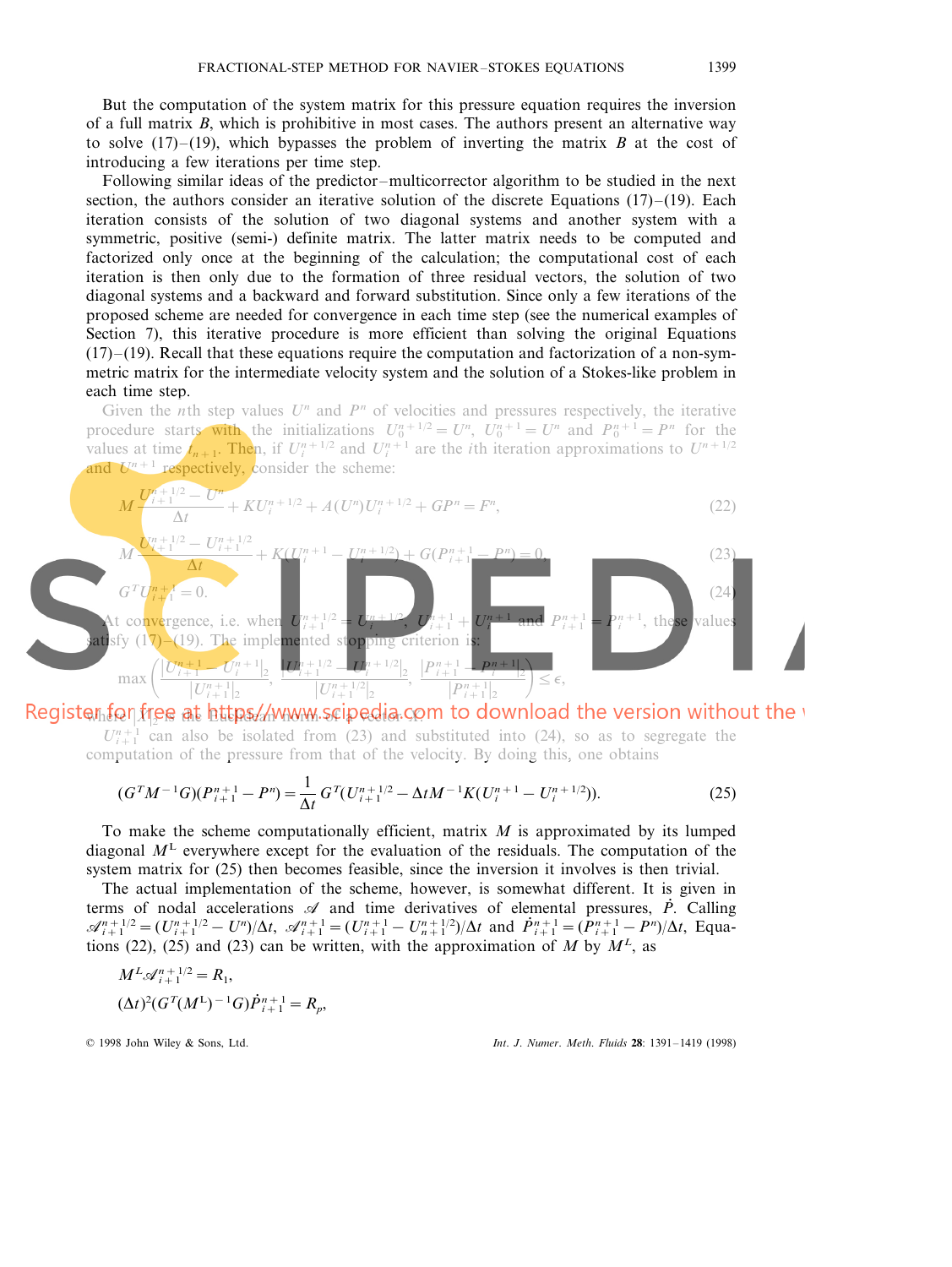$$
M^{\mathsf{L}}\mathscr{A}_{i+1}^{n+1}=R_2,
$$

where:

$$
R_1 = F^n - K U_i^{n+1/2} - A(U^n) U_i^{n+1/2} - GP^n,
$$
  
\n
$$
U_{i+1}^{n+1/2} = U^n + \Delta t \mathcal{A}_{i+1}^{n+1},
$$
  
\n
$$
R_p = G^T (U_{i+1}^{n+1/2} - \Delta t^2 (M^L)^{-1} K \mathcal{A}_i^{n+1}),
$$
  
\n
$$
R_2 = -\Delta t (GP_{i+1}^{n+1} + K \mathcal{A}_i^{n+1}).
$$

#### 6. THE PREDICTOR–MULTICORRECTOR ALGORITHM

The predictor–multicorrector algorithm of [23] can be understood in the context of fractionalstep methods. To see this, the incompressible Navier–Stokes equations (1) will be first approximated by an implicit method of the form:

$$
\frac{u^{n+1} - u^n}{\Delta t} - \alpha a^{n+1} - (1 - \alpha)a^n = 0,
$$
\n(26)

$$
\operatorname{div}(u^{n+1}) = 0,\tag{27}
$$

$$
u^{n+1} \Big|_{\Gamma} = 0,\tag{28}
$$

where  $a^m = f^m - \nabla p^m - (u^m \cdot \nabla)u^m + v^m \nabla^2 u^m$ ,  $f^m = f(m \Delta t)$  and  $0 < \alpha \leq 1$ . An iterative scheme is introduced for the solution of the non-linear, coupled problems  $(26)$ – $(28)$ . It begins with some predictions  $u_0^{n+1}$  and  $p_0^{n+1}$  for  $u^{n+1}$  and  $p^{n+1}$  respectively. Then, each iteration is split into two steps. The first one accounts for the momentum equation but not for the incompressibility condition, which is dealt with in the second step, in a similar way to the scheme of Section 3. The convective term is made explicit for simplicity, and pressure correction is used (see Remark 3); this way, given the *i*th iteration approximations  $u_i^{n+1}$  and  $p_i^{n+1}$  to  $u^{n+1}$  and  $p^{n+1}$ , the first step consists of finding an *intermediate iteration* velocity  $\nu_{i+1/2}^{n+1}$  such that:

$$
\frac{u_{i+1/2}^{n+1} - u^n}{\Delta t} - \alpha v \nabla^2 u_{i+1/2}^{n+1} = \alpha f^{n+1} + (1 - \alpha) a^n - \alpha (u_i^{n+1} \cdot \nabla) u_i^{n+1} - \alpha \nabla p_i^{n+1},
$$
\n(29)

Register for free at https//www.scipedia.com to download the version without the  $u_{i+1/2}^{n+1}$  $\Gamma_{\Gamma} = 0.$  (30)

(The notation  $u_{i+1/2}^{n+1}$  has been chosen deliberately to emphasise that the solution of (29) is an intermediate iteration approximation of the velocity at time  $t_{n+1}$ .) In the second step of each iteration, a pressure increment is used to enforce incompressibility, in a similar way to the pressure correction method of Remark 3 in Section 3. Thus, one looks for an *end*-*of*-*iteration* velocity  $u_{i+1}^{n+1}$  and pressure  $p_{i+1}^{n+1}$  such that:

$$
\frac{u_{i+1}^{n+1} - u_{i+1/2}^{n+1}}{\Delta t} - \alpha \nu \nabla^2 (u_{i+1}^{n+1} - u_{i+1/2}^{n+1}) + \alpha \nabla (p_{i+1}^{n+1} - p_i^{n+1}) = 0,
$$
\n(31)

$$
\operatorname{div} u_{i+1}^{n+1} = 0,\tag{32}
$$

$$
u_{i+1}^{n+1}|_{\Gamma} = 0.\t\t(33)
$$

The iterative scheme  $(29)$ – $(31)$ – $(32)$  is a generalized version of the predictor–multicorrector algorithm of [23]. In the fully implicit case,  $\alpha = 1$ , the scheme (13)–(14) of Section 3, with  $\theta = \gamma = 1$ , is also equivalent to this algorithm if only one iteration per time step is performed,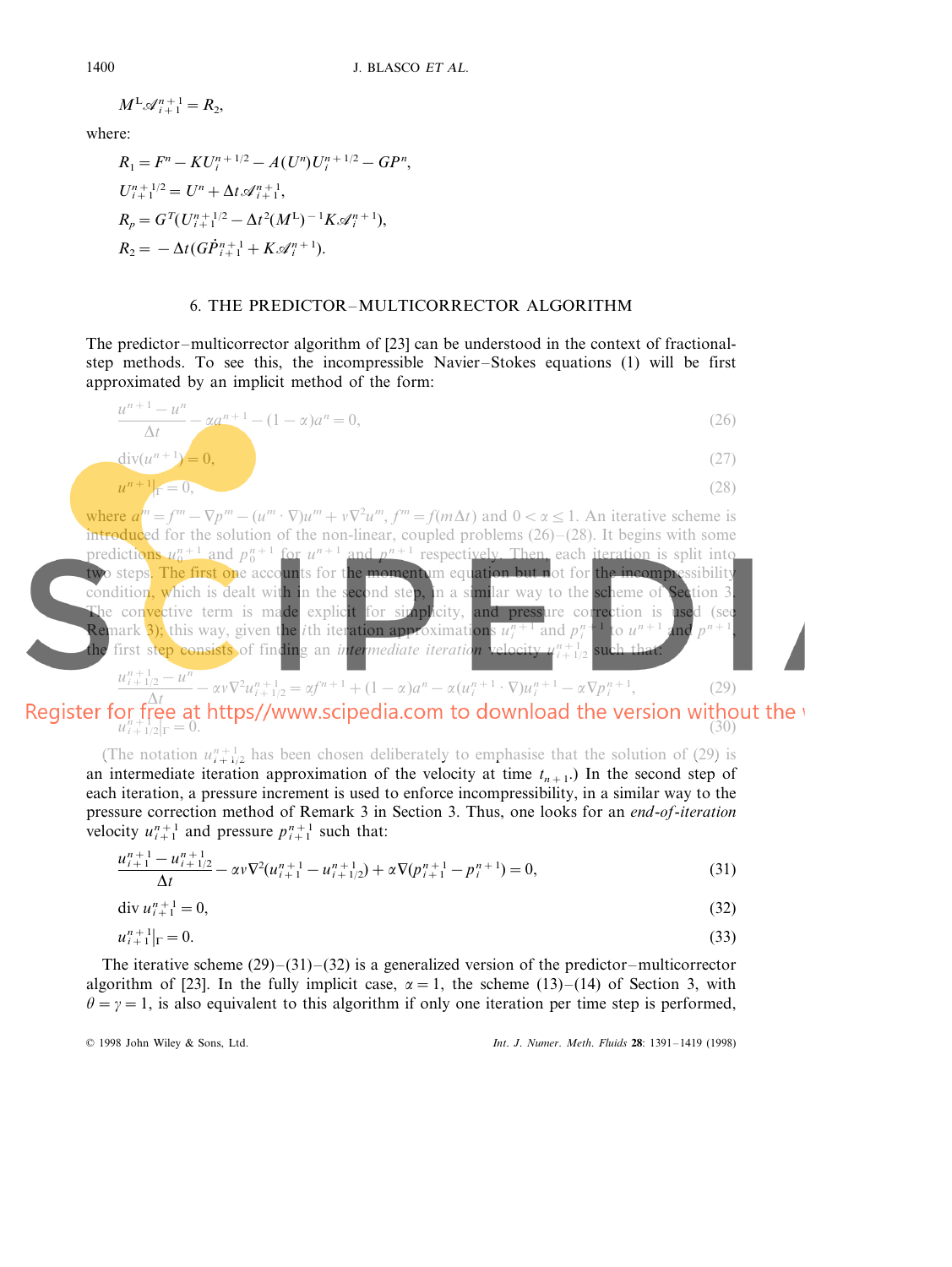since then  $u_0^{n+1} = u^n$  and  $p_0^{n+1} = p^n$  [33]; however, this algorithm employs an explicit treatment of the convective term in that case. The correspondence between the different variables is then:  $u_{1/2}^{n+1} = u^{n+1/2}, u_1^{n+1} = u^{n+1}$  and  $p_1^{n+1} = p^{n+1}$ .

The semi-discrete scheme of  $(29)$ – $(31)$ – $(32)$  is further discretized in space by a Galerkin finite element interpolation of mixed type. The same two element pair combinations are considered again, i.e. the bilinear velocity, constant pressure element  $(Q_1 P_0)$  and the biquadratic velocity, linear pressure element  $(Q_2P_1)$ . The finite element approximation of (29), (31) and (32) yields the following systems of linear equations:

$$
B(U_{i+1/2}^{n+1}) = F_1,\tag{34}
$$

$$
B(U_{i+1}^{n+1}) + \alpha G(P_{i+1}^{n+1}) = F_2,\tag{35}
$$

$$
G^{T}(U_{i+1}^{n+1}) = 0, \tag{36}
$$

where now  $B = M + \alpha \Delta t K$ ,  $F_1 = M U^n + \Delta t (F^{n+1} + (1 - \alpha) M \mathcal{A}^n - \alpha A (U_i^{n+1}) U_i^{n+1} - \alpha G P_i^{n+1})$ and  $F_2 = BU_{i+1/2}^{n+1} + \alpha GP_i^{n+1}$ . By isolating  $U_{i+1}^{n+1}$  from (35) and substituting it into (36), one gets:

$$
(GTB-1G)(Pi+1n+1) = F3,
$$
\n(37)

where

$$
F_3 = \frac{1}{\Delta t \alpha} G^T U_{1+1/2}^{n+1} + (G^T B^{-1} G) P_i^{n+1}
$$

and the equation system  $(37)$  and  $(35)$  is equivalent to  $(35)$  and  $(36)$ . Upon implementation of the predictor–multicorrector algorithm, matrix  $B$  is usually approximated by  $M$  in all its appearances, the difference between the two being of order  $\Delta t$ . Moreover, the matrix M is further simplified by a *lumping* process, resulting in a diagonal matrix  $M<sup>L</sup>$ . These simplifications have a double theoretical implication: on the one hand, the approximation of *B* by *M* in (34) leads to an explicit treatment of diffusion in each iteration (although not in each time step, if the algorithm is iterated at least twice per step); on the other hand, the approximation of *B* by *M* in (35) and (37) implies that the algorithm actually used admits an interpretation within the context of fractional-step methods relative to the standard projection method, i.e. without a viscous term in the incompressibility phase. A single iteration of this simplified predictor– multicorrector algorithm is actually equivalent to the standard projection method. Then a classical question arises: which boundary conditions are to be imposed in the incompressibility phase: the full Dirichlet condition or only the normal component of it?

If two or more iterations of this scheme are performed, given the implicit character of the approximation of the viscous and convective terms, no  $\Delta t$  limitations are expected for the stability of the algorithm in a wide range of Reynolds number. However, the iterative nature of the scheme and the simplifications introduced in it (such as the explicit treatment of the convective term) impose restrictions on  $\Delta t$  for the stability (and convergence) of the iterative process.

#### 7. NUMERICAL RESULTS

The authors present the results obtained with the fractional-step pressure correction method with parameters  $\theta = \gamma = 1$  on three test problems. The first one is a test case introduced by van Kan [14], intended to study numerically the order of approximation of the scheme in the time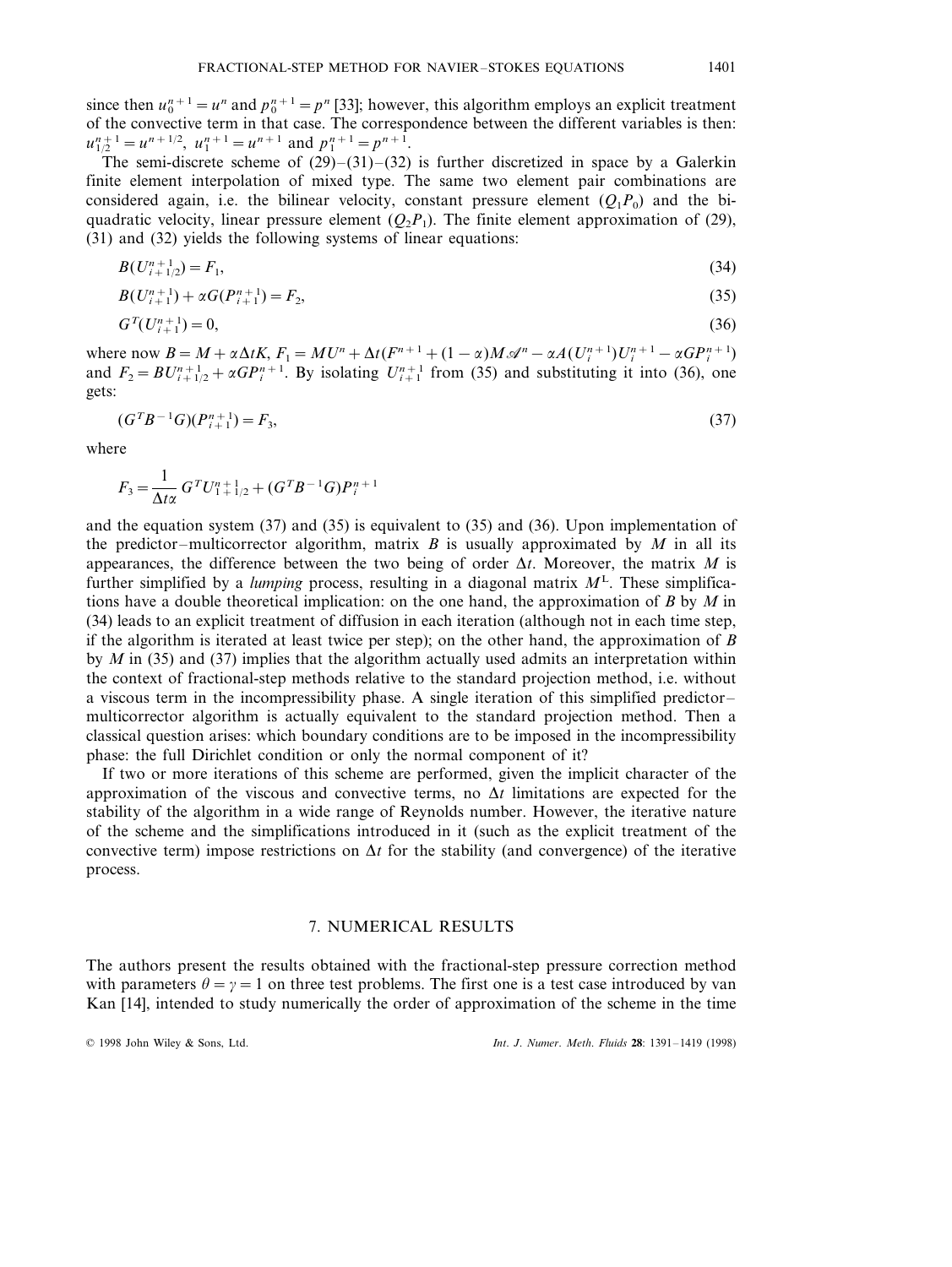step; the authors also solved this case with the predictor–multicorrector algorithm; the second one is the classical problem of steady flow over a backward facing step, and the third one is the problem of flow around a cylinder.

#### 7.1. *Numerical accuracy study*

As a numerical check for the accuracy properties of the method, a test case introduced by van Kan [14] is considered. It consists of the Navier–Stokes flow on a unit square cavity in which an inflow velocity profile is prescribed at the top wall defined by  $u((x, 1), t) =$  $(0, -\sin(\pi(x^3 - 3x^2 + 3x)) \exp(1 - 1/t))$  for  $0 \le x \le 1$  and  $t > 0$ , the bottom and left walls are solid walls and natural boundary conditions are enforced on the right, outlet wall. As in [14], a Reynolds number of 10 was selected, and the fluid was at rest at the start. A uniform mesh consisting of  $6 \times 6$  elements was used for the  $Q_1P_0$  case; in order to compare the results from

 $\kappa_2(\Delta t)$  $\Delta t$   $\kappa_1(\Delta t)$   $\kappa_2(\Delta t)$   $\kappa_p(\Delta t)$  $\kappa_1(\Delta t)$  $1/60$  2.1 3.5 2.3  $1/64$  2.0 3.4 2.4  $1/80$  2.0 3.0 2.2 1/85 2.0 2.9 2.1

Table I. Van Kan's flow, fractional-step method,  $Q_1P_0$  element

| $\Delta t$          | $\kappa_1(\Delta t)$ | $\kappa_2(\Delta t)$ | $\kappa_p(\Delta t)$ |  |
|---------------------|----------------------|----------------------|----------------------|--|
| 1/75                | 2.2                  | 3.5                  | 2.5                  |  |
|                     | 2.1                  | 3.3                  | 2.5                  |  |
| $\frac{1/80}{1/85}$ | 2.1                  | 3.1                  | 2.4                  |  |

Table II. Van Kan's flow, fractional-step method,  $Q_2P_0$  element

Table III. Van Kan's flow, predictor–multicorrector algorithm,  $Q_1P_0$  element,  $\alpha=1$ , one iteration per step (classical projection method)

| $\Delta t$ | $\kappa_1(\Delta t)$ | $\kappa_2(\Delta t)$ | $\kappa_p(\Delta t)$ |
|------------|----------------------|----------------------|----------------------|
| 1/16       | 2.04                 | 2.02                 | 2.03                 |
| 1/32       | 2.02                 | 2.01                 | 2.02                 |
| 1/64       | 2.01                 | 2.01                 | 2.01                 |
| 1/128      | 1.99                 | 1.99                 | 2.00                 |

Table IV. Van Kan's flow, predictor–multicorrector algorithm,  $Q_1P_0$  element,  $\alpha=1/2$ , iterating to convergence

| $\Delta t$ | $\kappa_1(\Delta t)$ | $\kappa_2(\Delta t)$ |  |
|------------|----------------------|----------------------|--|
| 1/7        | 4.06                 | 4.08                 |  |
| 1/8        | 4.04                 | 4.04                 |  |
| 1/10       | 4.03                 | 4.01                 |  |
| 1/12       | 3.75                 | 3.99                 |  |
| 1/14       | 4.00                 | 3.79                 |  |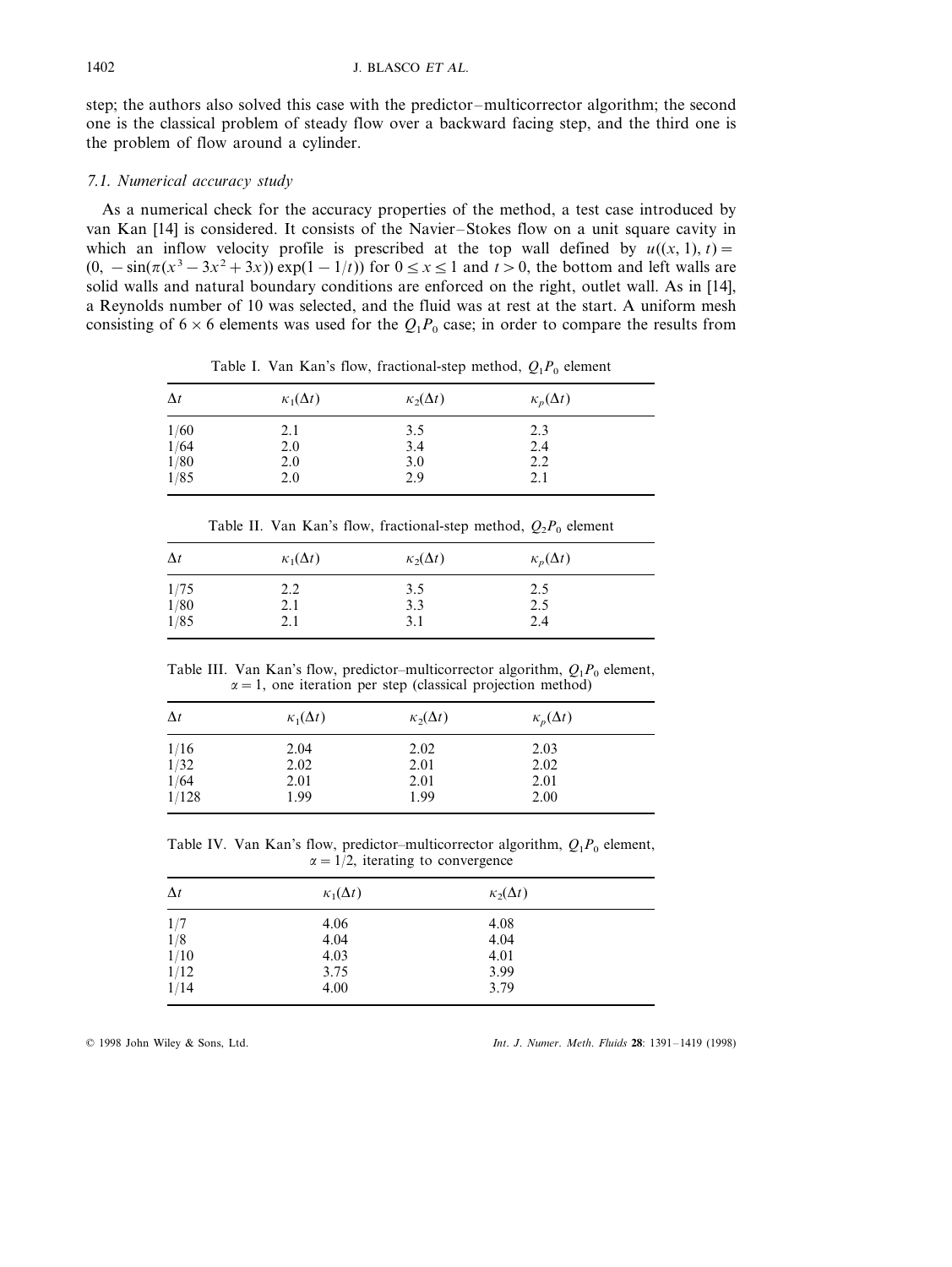| $\Delta t$   | $\kappa_1(\Delta t)$ | $\kappa_2(\Delta t)$ | $\kappa_p(\Delta t)$ |  |
|--------------|----------------------|----------------------|----------------------|--|
| 1/16         | 2.24                 | 2.27                 | 2.04                 |  |
| 1/32<br>1/64 | 2.01<br>2.00         | 1.99<br>1.99         | 2.02<br>2.01         |  |
| 1/128        | 1.97                 | 1.99                 | 2.01                 |  |

Table V. Van Kan's flow, predictor–multicorrector algorithm,  $Q_2P_1$  element,  $\alpha=1$ , one iteration per step (classical projection method)

Table VI. Van Kan's flow, predictor–multicorrector algorithm,  $Q_2P_1$  element,  $\alpha=1/2$ , iterating to convergence

| $\Delta t$                            | $\kappa_1(\Delta t)$ | $\kappa_2(\Delta t)$ |  |
|---------------------------------------|----------------------|----------------------|--|
| $\frac{1/16}{1/20}$<br>$\frac{1}{24}$ | 3.83<br>3.96<br>3.86 | 4.15<br>4.04<br>3.92 |  |

both interpolations, the same mesh points were used to define a  $3 \times 3$  mesh for the  $Q_2P_1$ element.

Let  $\kappa_i(\Delta t)$  denote the quotient:

$$
\kappa_i(\Delta t) = \frac{\left|U_i(\Delta t) - U_i(\frac{1}{2}\Delta t)\right|_2}{\left|U_i(\frac{1}{2}\Delta t) - U_i(\frac{1}{4}\Delta t)\right|_2},
$$

where  $U_i$  ( $i = 1, 2$ ) contains the *i*th component of the nodal velocities obtained at  $t = 1$  with the indicated time step. Similarly,  $\kappa_p(\Delta t)$  denotes the same quotient for the elemental pressure (and eventually, pressure spatial derivative) values.

Tables I and II show the most accurate results obtained with the fractional-step, pressure correction method with parameters  $\theta = y = 1$  for the two different space interpolations. The value of the tolerance was fixed to  $\epsilon = 10^{-4}$ ; convergence of the iterative scheme was reached in 10 or 11 iterations, for the largest time steps, to 3 or 4 for the smallest. It can be observed that the scheme is, at least asymptotically, first-order-accurate in the time step both in velocities and in pressures.

In Tables III–VI, the results obtained for this problem with the predictor–multicorrector algorithm for the two different finite element interpolations are shown. In the backward Euler case  $(\alpha = 1)$ , first-order accuracy is achieved with only one correction per time step, for both 4-noded and 9-noded elements. This confirms that the approximation of the matrix *B* by *M*<sup>L</sup> introduces an error that is of first-order in the time step. It can be seen that in all cases, the pressure approximation is also first-order-accurate. First-order accuracy was also reached in other cases: performing two iterations every time step and iterating to convergence in each time step (which took an average of ten iterations per time step to reduce the initial residuals by seven orders of magnitude).

The Crank–Nicholson case ( $\alpha = 1/2$ ) is a second-order method. Nevertheless, iterating to convergence is compulsory in this case to maintain the second-order accuracy of the scheme. If a fixed number of two iterations per time step is chosen, second-order accuracy is lost.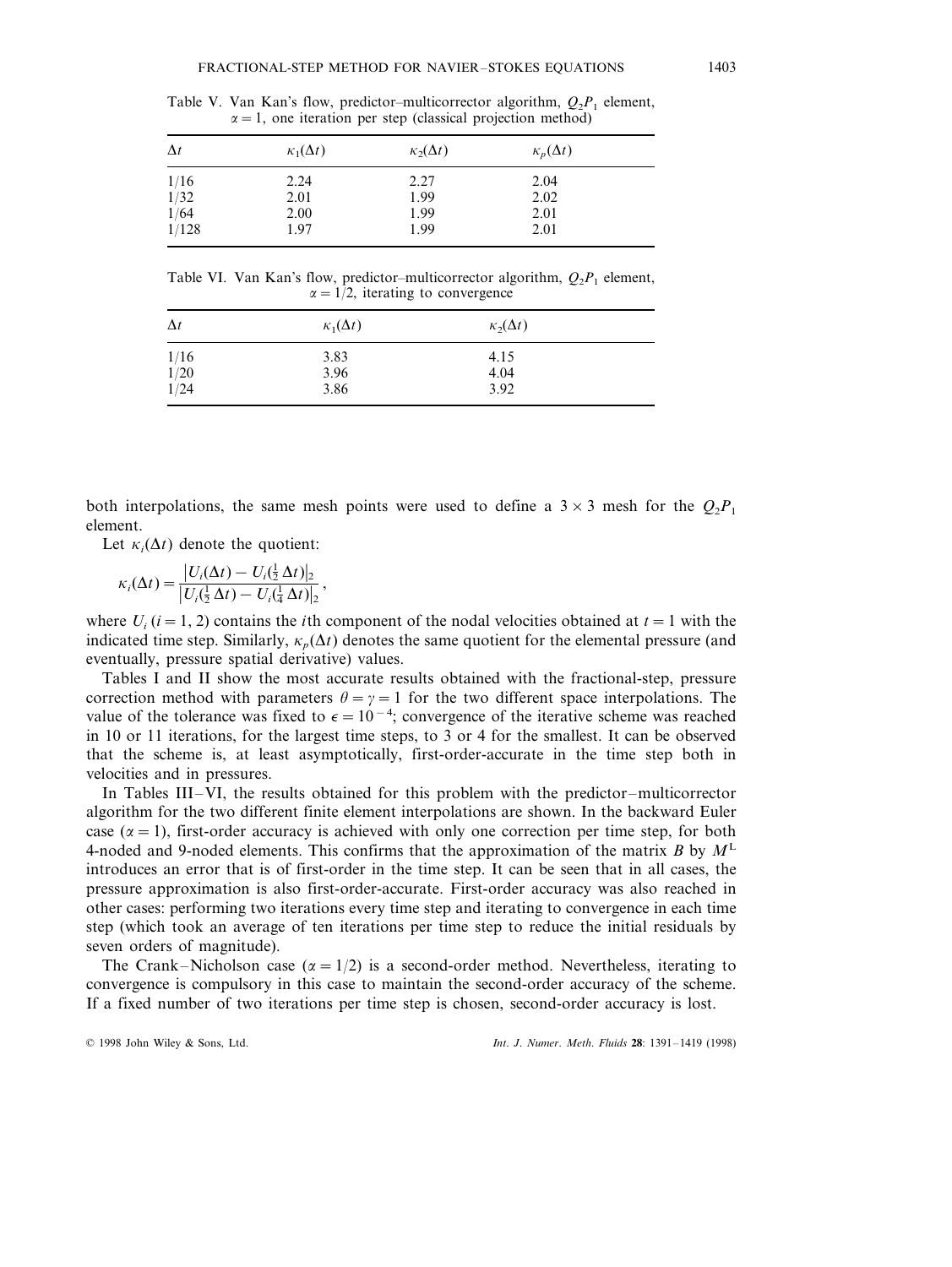#### 7.2. *Backward*-*facing step*

The well-known problem of the flow over a backward facing step is presented next. This problem was extensively studied by Armaly *et al*. [34], both experimentally and numerically; other numerical results can be found in [15,35,36]. Here a geometry similar to that of [34] is considered, i.e. an inflow channel of length 2 and height 1, an expansion ratio of 1:1.90 and a total channel length of 40. A Poiseuille parabolic profile is prescribed at the inflow, with a maximum velocity of 1; the top and bottom sides are solid walls, and natural boundary conditions are enforced at the outlet. The mesh used for this problem, which is finer near the step, can be seen in Figure 1, where the *y*-axis has been magnified three times; it consists of 1305 mesh points, which were used to define both the  $Q_1P_0$  and the  $Q_2P_1$  elements. There are 1220 and 305 of such elements respectively.



Figure 1. Backward-facing step, mesh.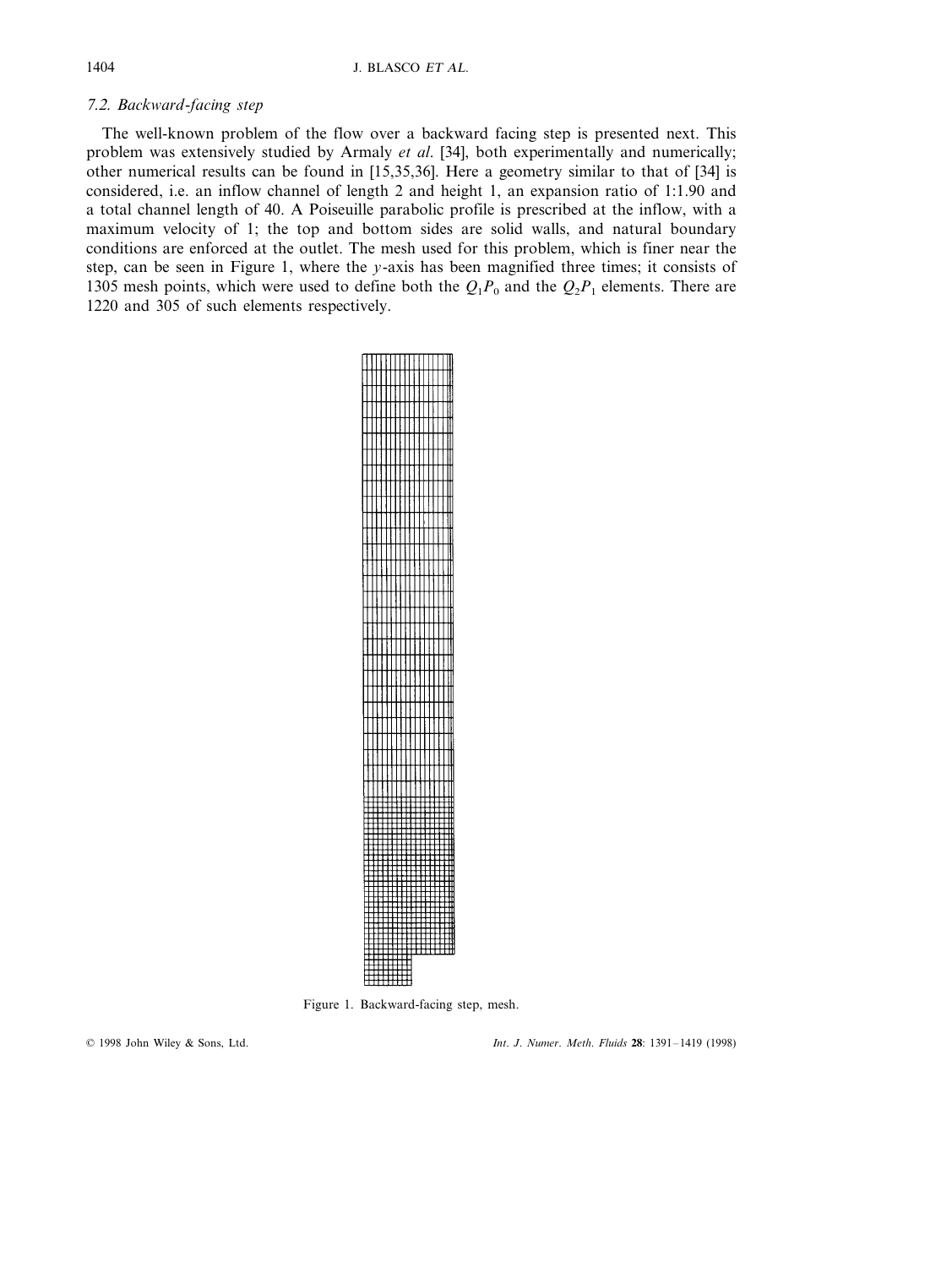



Figure 2. Backward-facing step,  $Q_1 P_0$  element, streamlines: (a)  $Re = 60$ ; (b)  $Re = 200$ ; (c)  $Re = 400$ .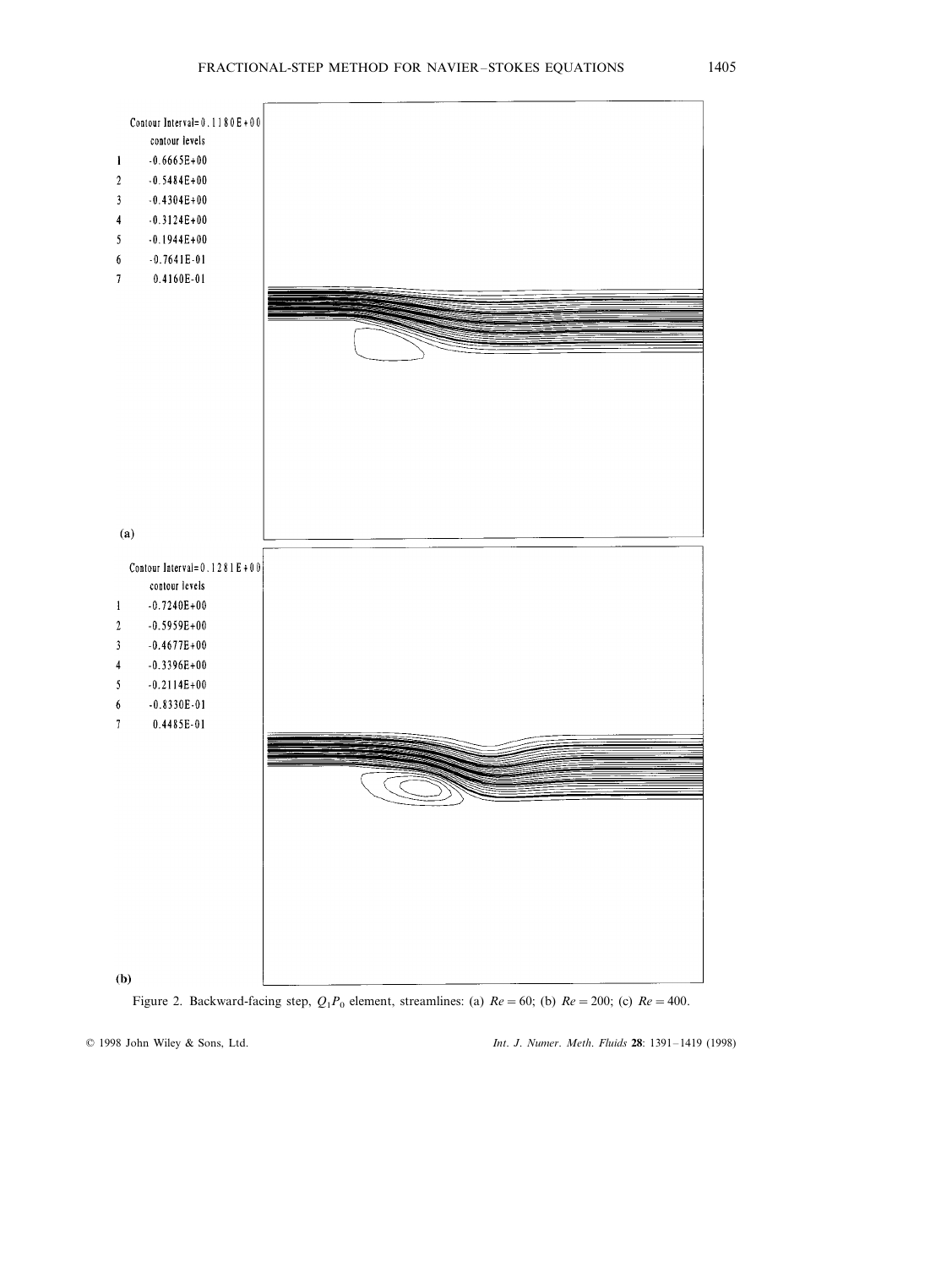

Figure 2 (*Continued*)

This problem is solved with the present fractional-step method for three different values of the Reynolds number: 40, 200 and 400. The Reynolds number is characterized by the average inflow velocity (which is 4/3 for the data considered here), and the inflow channel height. For this range of Reynolds numbers, the flow is virtually two-dimensional (see the experimental results in [34]), so that planar numerical models are meaningful. The results are obtained with a time step  $\Delta t = 0.01$  and following the scheme (22)–(24) up to convergence (with a tolerance of  $\epsilon = 10^{-3}$ ) at each time step (only three or four iterations are needed during the initial steps decreasing to only one in the last steps). Steady state is considered when the accelerations are in the order of 10<sup>−</sup><sup>5</sup> .

Figures 2 and 3 present the results obtained for the different Reynolds numbers for the  $O_1P_0$ element and for the  $Q_2P_1$  respectively, in the form of steady streamlines, where the *x*-axis is limited to the range [0, 10]. It can be clearly observed in these figures how the reattachment length of the main vortex increases with increasing Reynolds numbers, a characteristic of the flow that is well-known for this problem, since the work is within the laminar Reynolds number range [34]. Moreover, the appearance of a secondary separation bubble on the no-step wall at  $Re = 400$  can also be observed, which is in good agreement with the experimental results of [34].

#### 7.3. *Flow past a circular cylinder*

Finally, the challenging problem of the flow past a circular cylinder is considered. It has attracted the attention of several authors, [23,37–42] for instance. This has become a compulsory benchmark test for transient algorithms for Navier–Stokes equations.

 $\overline{1}$  $\rightarrow$ 

 $\overline{3}$ 

 $\overline{4}$ 

 $\overline{5}$ 

6  $\overline{7}$ 

 $\mathbf{g}$ 

 $\mathbf{Q}$ 

 $10$ 

 $\overline{11}$  $\overline{1}$ 

 $13$  $14$ 

 $15$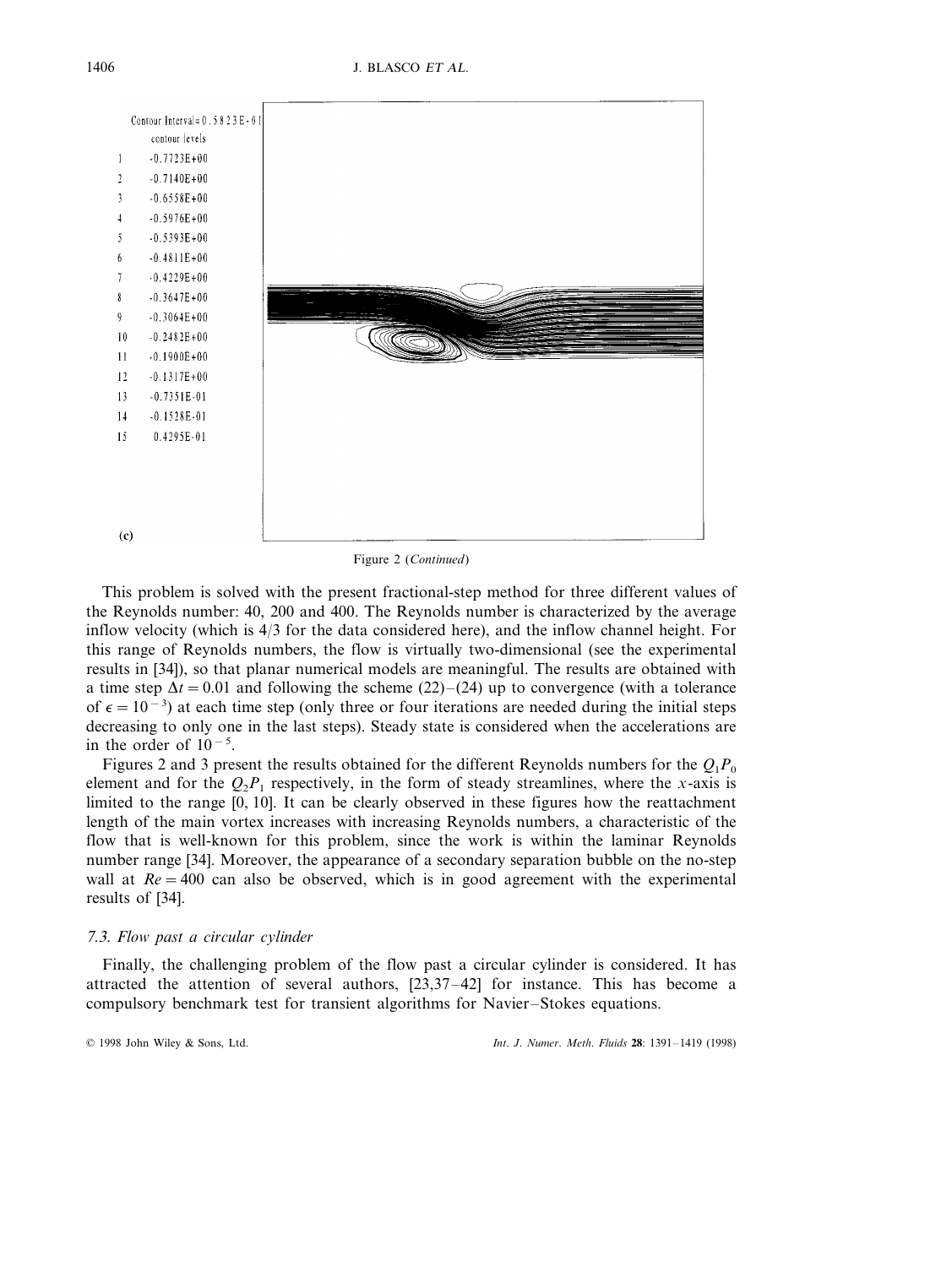

Figure 3. Backward-facing step,  $Q_2P_1$  element, streamlines: (a)  $Re = 60$ ; (b)  $Re = 200$ ; (c)  $Re = 400$ .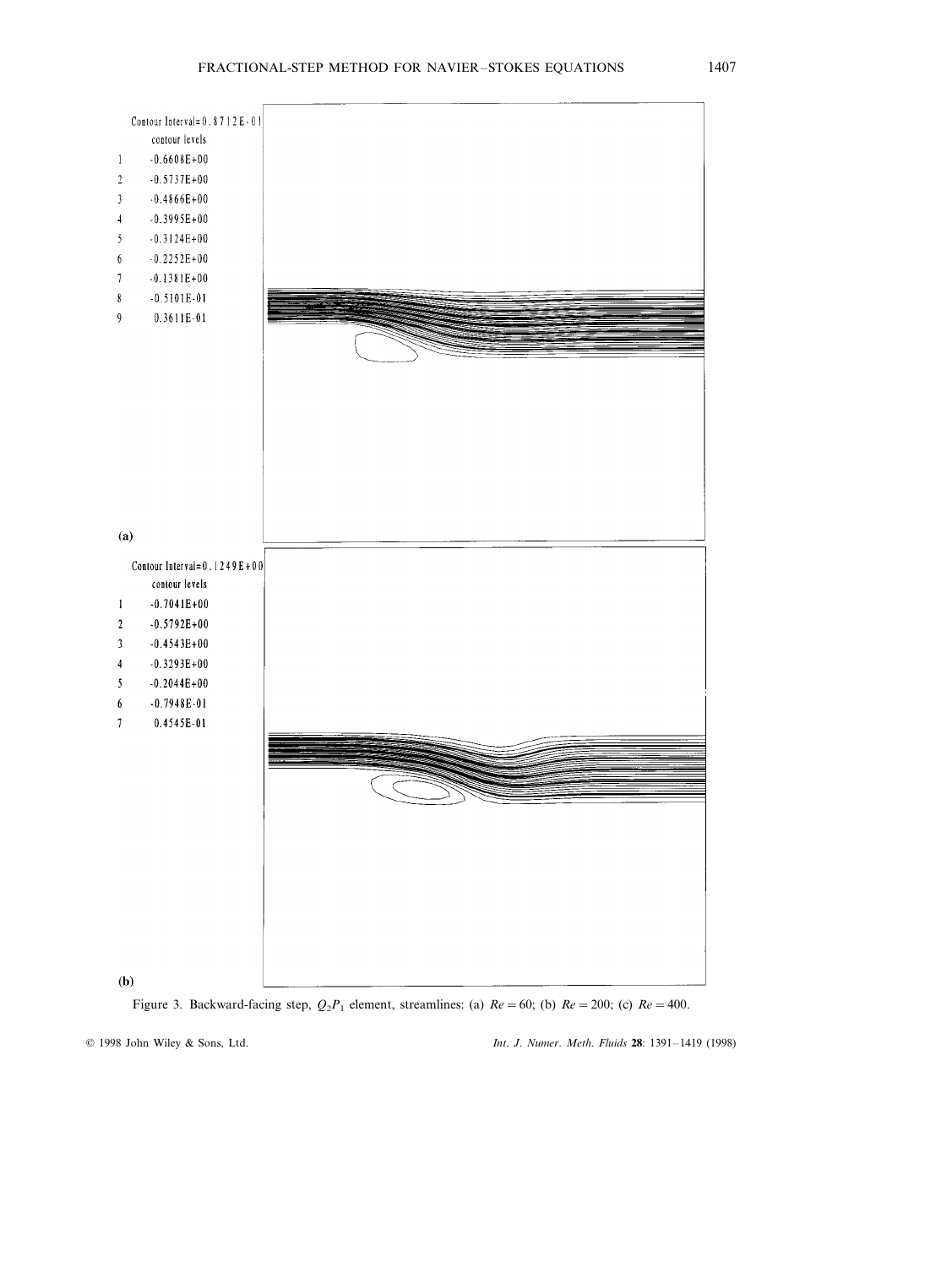

Figure 3 (*Continued*)

It is well-known that for low values of the Reynolds number, the solution is steady and symmetric about a line parallel to the free-stream flow through a cylinder diameter; a pair of symmetrical eddies develops downstream of the cylinder. But beyond a critical value of *Re* (which is  $>40$ ), the steady solution becomes unstable and a periodic solution develops, so that vortex shedding sets in; vortices begin to generate periodically and alternately from each side of the cylinder, and are 'transported' by the flow away from it. This scenario is known in the literature as a von Karman vortex street.

A cylinder of unit diameter and a computational domain consisting of the rectangle  $[0, 21] \times [0, 9]$  are considered, the center of the cylinder being situated at the point (4.5, 4.5). These data, however, may not be sufficient to prevent any effect of the introduction of artificial boundaries on the computed solution, as was recently studied in [37], which discussed the influence of the location of the lateral boundaries on the computed flow field; it can still be seen how this may affect the computations. A unit free-stream horizontal velocity was prescribed on the left boundary, a vertical zero velocity on the upper and lower boundaries and natural conditions are enforced everywhere else. The mesh used in this case can be seen in Figure 4, which consists of 3000 nodes and 2880 of the  $Q_1P_0$  elements.

First, the problem for  $Re = 40$  is solved. The scheme  $(22)$ – $(24)$  was iterated to convergence in each time step with a tolerance of  $\epsilon = 10^{-2}$ , which took an average of two iterations. After 1000 steps of size  $\Delta t = 0.005$ , the steady, symmetric solution is reached, with accelerations in the order of 10−<sup>4</sup> . This steady situation can be seen in Figures 5–7, where the streamlines, the stationary streamlines and the nodal pressure contours obtained from the elemental pressures after a least-squares interpolation process are shown respectively. Symmetry is very accurately achieved.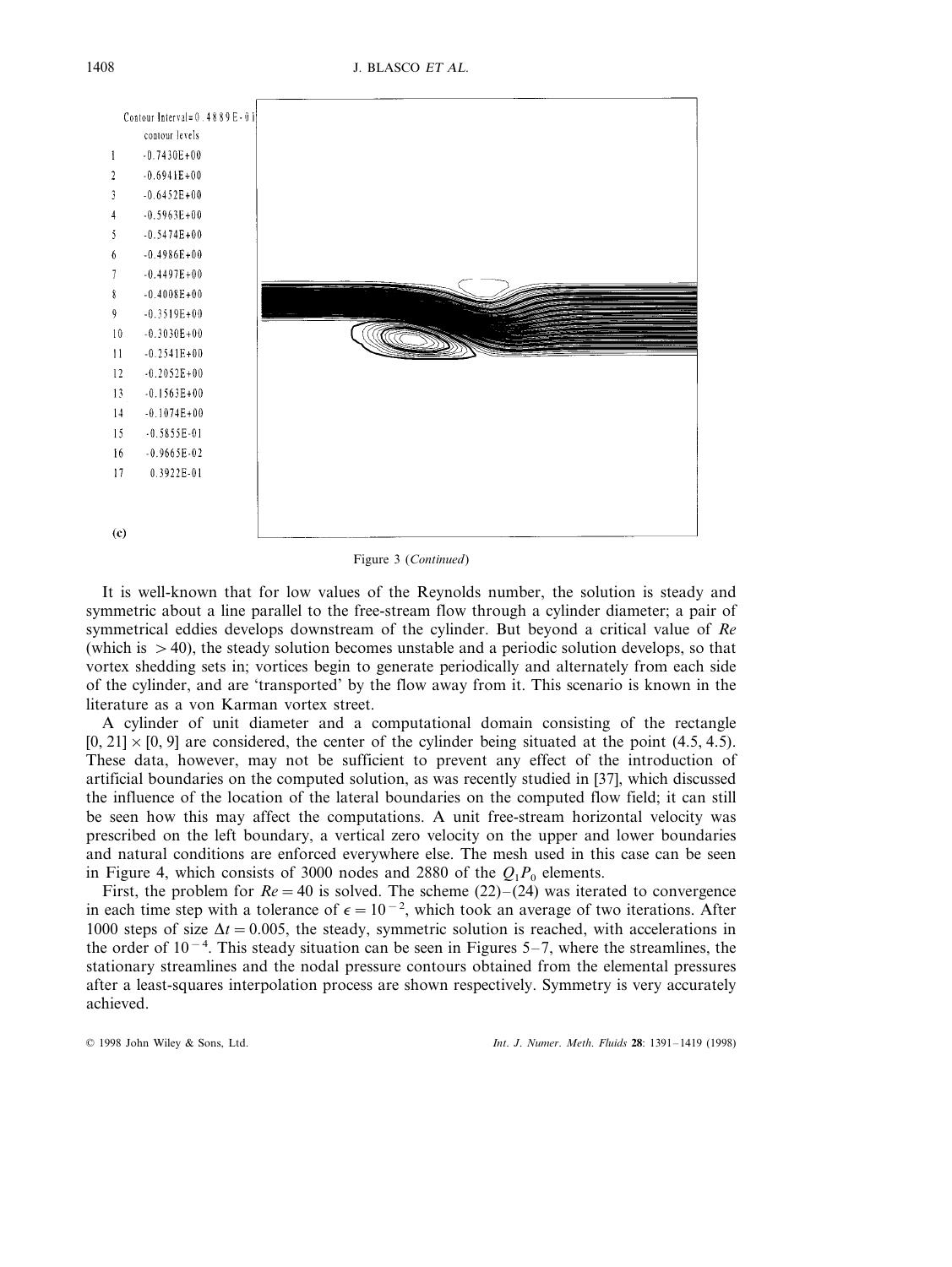

Figure 4. Flow past a cylinder, mesh.



Figure 5. Flow past a cylinder, *Re*=40, streamlines.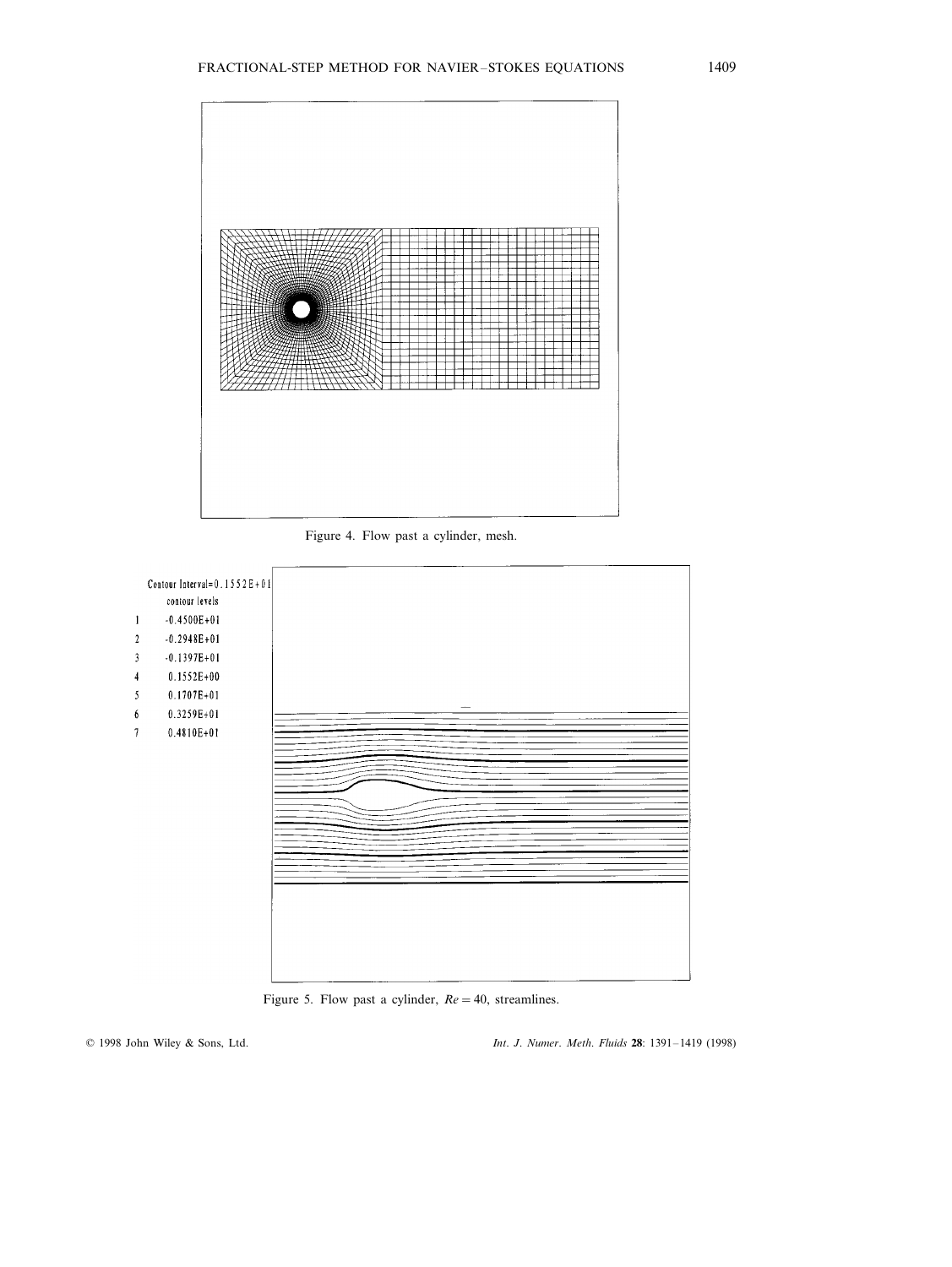

Figure 6. Flow past a cylinder,  $Re = 40$ , stationary streamlines.



Figure 7. Flow past a cylinder,  $Re = 40$ , nodal pressure contours.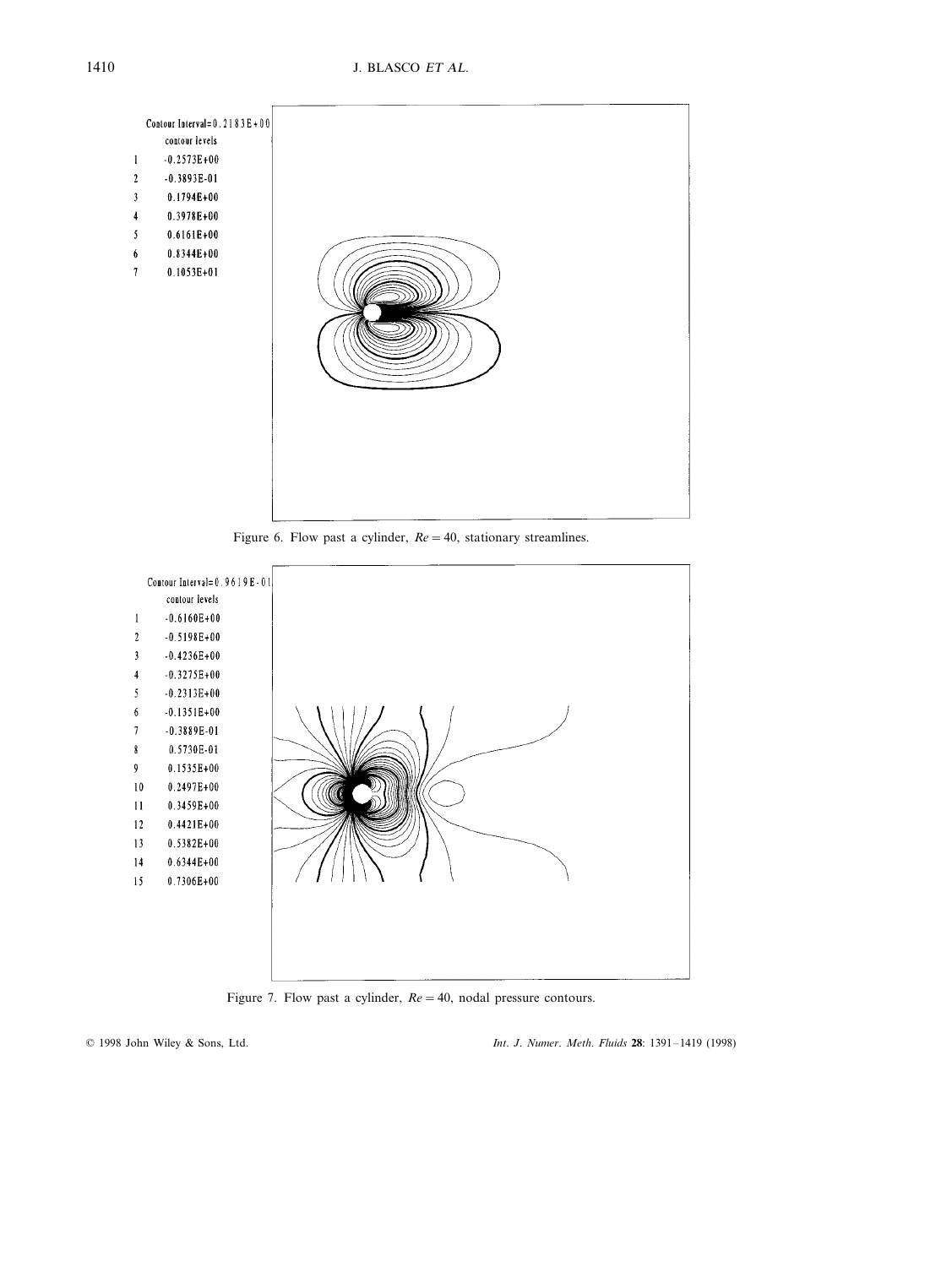

Figure 8. Flow past a cylinder,  $Re = 100$ , nodal velocity history.

Then the value of the Reynolds number was raised to 100, which is the one commonly used for this problem. The computation was started from the steady solution obtained for  $Re = 40$ , and performed 19000 steps of size  $\Delta t = 0.025$ ; in each of them, one or two iterations were enough to reach convergence at the same value of the tolerance as before. It was found that the solution started oscillating freely at a time near  $t=110$ ; the final periodicity of the solution was reached by  $t = 170$ . Figure 8 shows the history of the horizontal velocity at a node situated at the point (9.0, 5.25), i.e. downstream of the cylinder and slightly higher. The qualitative change in the solution regime can be clearly observed. In this case, no artificial trick was needed to start up the periodic solution.

The streamlines obtained at the end of the computation  $(t = 475)$  are shown in Figure 9. Figure 10 plots the stationary streamlines; the wakes behind the cylinder can be clearly seen there. Finally, the pressure contours are shown in Figure 11. All these results compare very well with other published solutions [23,38,40,42].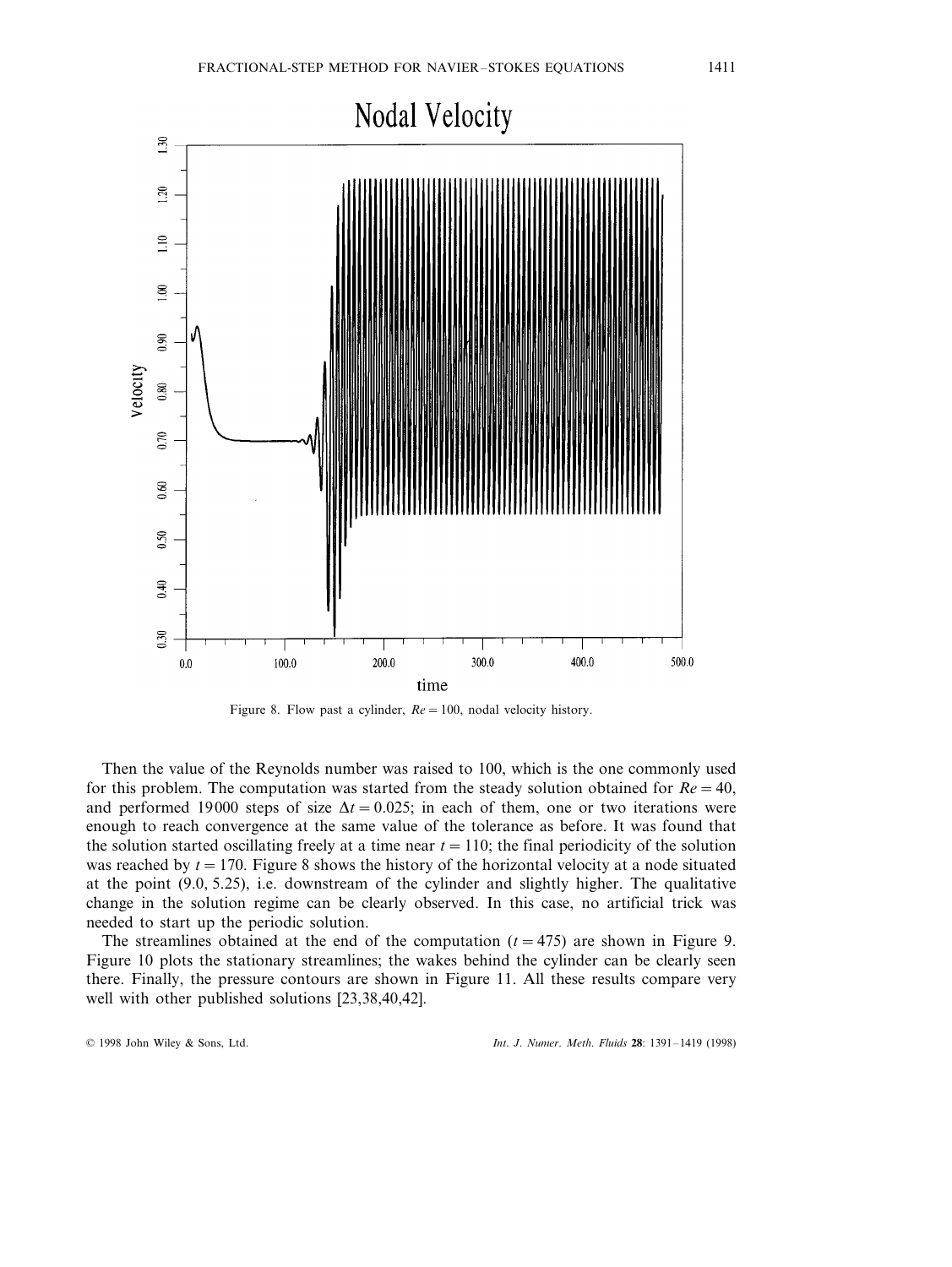

Figure 9. Flow past a cylinder,  $Re = 100$ , streamlines.



Figure 10. Flow past a cylinder,  $Re = 100$ , stationary streamlines.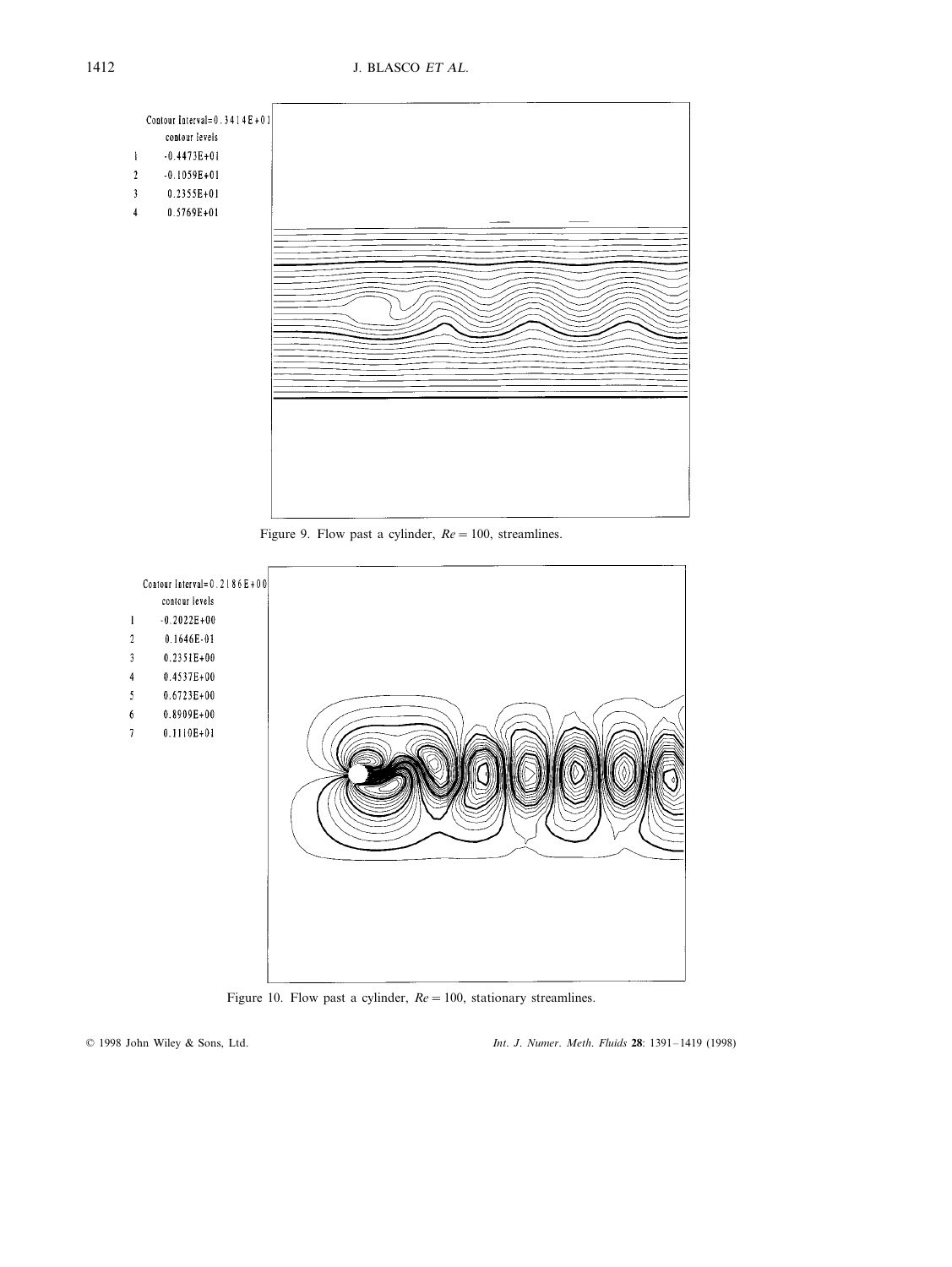

Figure 11. Flow past a cylinder,  $Re = 100$ , nodal pressure contours.

Some flow features are generally used to compare quantitatively the solutions obtained for this problem. The Strouhal number or adimensional frequency of the solution is one of the most studied quantities; it is defined as  $St = D/u_0\tau$ , where *D* is the cylinder diameter,  $u_0$  is the free-stream velocity (in this case, both equal to 1) and  $\tau$  is the shedding period of the solution. A Fourier analysis of the nodal velocity signal was performed within the time range [175, 475] (i.e. for most of the developed periodic solution) in order to find the dominant frequency of the solution. In Figure 12, the Fourier spectrum obtained is shown, from which a Strouhal number of  $St = 0.18667$  was found (smaller peaks can also be seen at twice and three times that frequency), or equivalently, a period of 5.3571. This period is somewhat smaller than the one generally admitted for this value of Reynolds number, which is 6, i.e. a Strouhal number of  $St = 0.16667$  [23]. This discrepancy is attributed to the fact that a standard Galerkin finite element interpolation was used, which is less dissipative than stabilized formulations of the SUPG or GLS type usually employed for this problem. However, discrepancies in the value of the Strouhal number depending on the formulation employed were also found by other authors [40,42]. Moreover, the location of the lateral boundaries in the current computational domain may not be far enough from the cylinder to avoid any influence on the solution of the artificial boundary conditions introduced by the formulation; in fact, it was obtained in [37] that at least 12 cylinder diameters on each side of the cylinder are needed to avoid that influence, otherwise larger Strouhal numbers were obtained. This may be another cause of the increase of the computed Strouhal number.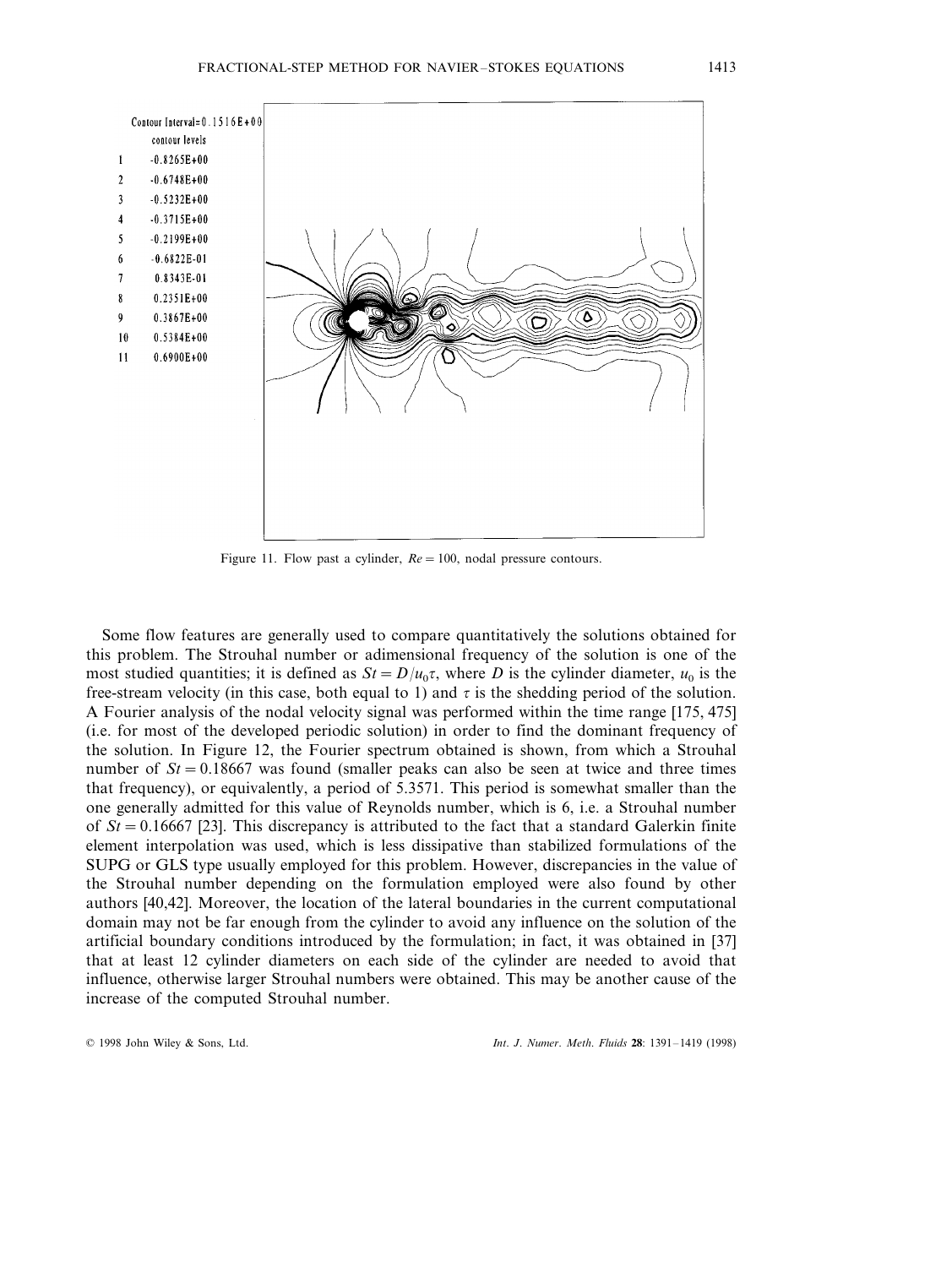#### 1414 J. BLASCO ET AL.

#### 8. CONCLUSIONS

In this paper a fractional step method for the approximation of the incompressible Navier– Stokes equations in primitive variables has been studied, which depends on a free parameter  $\theta \in (0, 1]$ . For  $\theta = 1$ , both the intermediate and the end-of-step velocities have been shown to converge to an exact solution in the space  $(H_0^1(\Omega))^d$ . By introducing a viscous term in the second step of the scheme, full boundary conditions are imposed on the velocity in all steps. Thus, this method does not introduce the numerical boundary layer present in some other fractional-step methods. One drawback of this formulation is the need for the space interpolations of velocity and pressure to satisfy the compatibility conditions met when solving the Stokes problem in primitive variables.

Moreover, this method has been related to an existing predictor–multicorrector algorithm. A new derivation of the algorithm, in a more general context than the classical one, has been given, showing in what sense it can be considered as a fractional-step iterative method. Two



Figure 12. Flow past a cylinder,  $Re = 100$ , Fourier spectrum of the nodal velocity solution.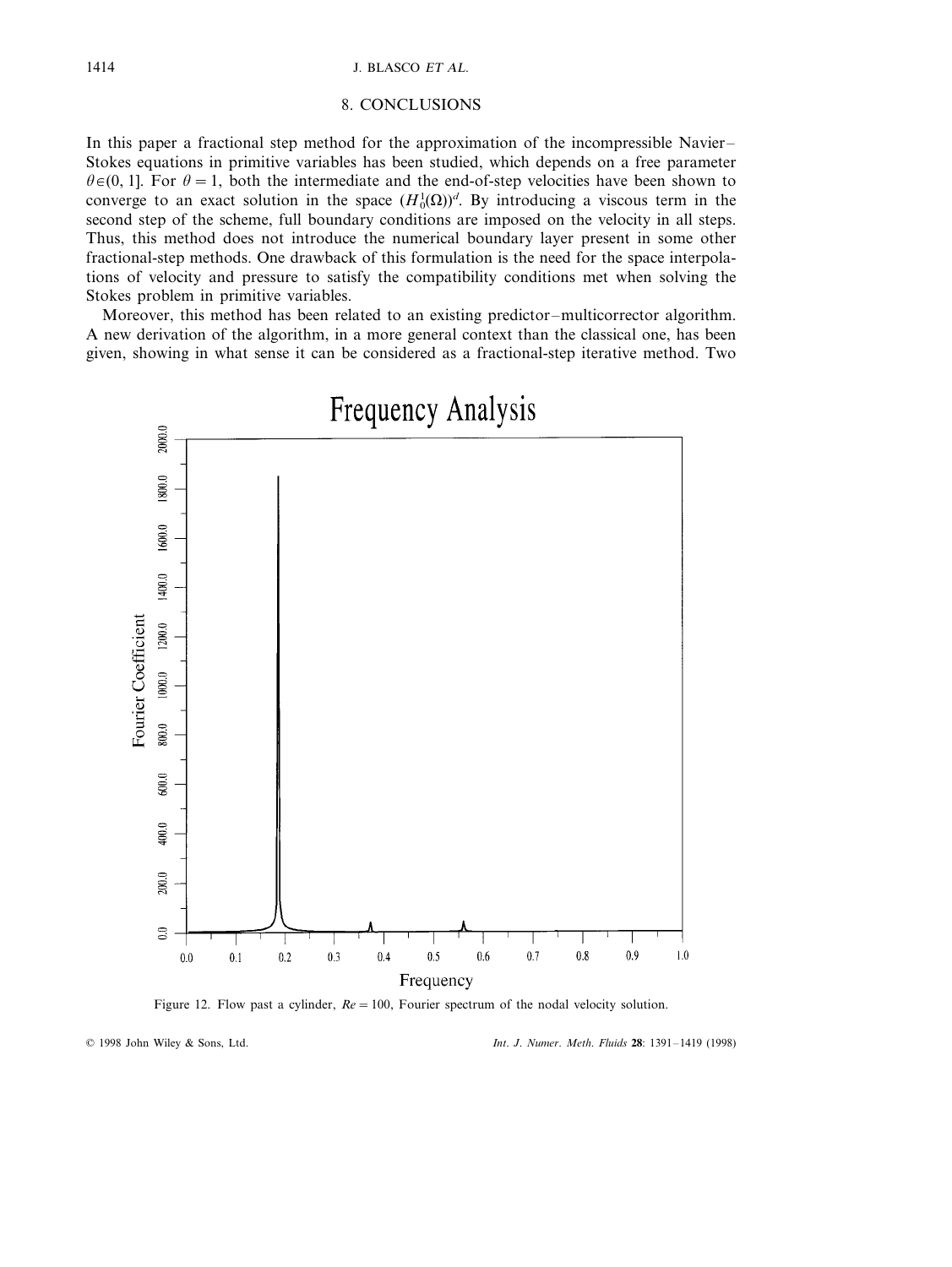finite element implementations of the fractional-step method and the algorithm, using the  $O_1P_0$ and the  $Q_2P_1$  element respectively, have been considered. The latter is particularly well-suited for these methods since it satisfies the discrete LBB condition.

Numerical results confirm the theoretical properties of these methods. First, a numerical convergence study is provided, which shows that first-order accuracy for the velocity can be obtained for the backward Euler case of the algorithm with only one correction per time step, which attains first-order accuracy for the pressure too. Also, a second-order method is found by setting the parameter of the algorithm to 1/2 and iterating to convergence in each time step. The performance of the present scheme on standard benchmark tests for Navier–Stokes solvers, both for steady state and unsteady cases, has also been studied.

#### APPENDIX A

Given  $f \in L^2(0, T; (H^{-1}(\Omega))^d)$ , the weak form of Equations (1) and (2) consists of finding  $u \in L^2(0, T; (H_0^1(\Omega))^d)$ , and  $p \in L^2(0, T; L_0^2(\Omega))$  such that:

$$
\frac{d}{dt} (u(t), v) + ((u \cdot \nabla)u, v) + v((u, v)) - (\text{div } v, p) = \langle f(t), v \rangle, \quad \forall v \in (H_0^1(\Omega))^d,
$$
\n(38)

$$
(\text{div } u, q) = 0, \quad \forall q \in L_0^2(\Omega). \tag{39}
$$

A solution of  $(38)$ – $(39)$  exists, which is unique for v being sufficiently large [4]. In the two-dimensional case, the solution is always unique. These solutions are characterized by satisfying [4]  $u \in L^2(0, T; V)$  and

$$
\frac{d}{dt} (u(t), v) + ((u(t) \cdot \nabla)u(t), v) + v((u(t), v)) = \langle f(t), v \rangle, \quad \forall v \in V.
$$
\n(40)

Assume  $f \in L^2(0, T; (L^2(\Omega))^d)$ , call  $k = \Delta t$  and consider the scheme (4) and (6) with  $\theta = 1$ . It can be written in variational form as

(I) Find  $u^{n+1/2} \in (H_0^1(\Omega))^d$  such that

$$
\left(\frac{u^{n+1/2}-u^n}{k},v\right)+v((u^{n+1/2},v))+c(u^n,u^{n+1/2},v)=({\bar{f}}^n,v),\quad\forall v\in (H_0^1(\Omega))^d.
$$
 (41)

(II) Find  $u^{n+1} \in (H_0^1(\Omega))^d$  and  $p^{n+1} \in (L_0^2(\Omega))^d$  such that

$$
\left(\frac{u^{n+1}-u^{n+1/2}}{k},v\right)+v((u^{n+1}-u^{n+1/2},v))+b(v,p^{n+1})=0,\quad\forall v\in (H_0^1(\Omega))^d,\tag{42}
$$

$$
b(u^{n+1}, q) = 0, \quad \forall q \in L_0^2(\Omega).
$$
 (43)

Then, one has:

**Lemma 1**

*A priori* estimate

$$
|u^N|^2 + \sum_{n=0}^{N-1} (|u^{n+1} - u^{n+1/2}|^2 + |u^{n+1/2} - u^n|^2) + kv \sum_{n=0}^{N-1} ||u^{n+1}||^2 + kv \sum_{n=0}^{N-1} ||u^{n+1}||^2
$$
  

$$
- u^{n+1/2}||^2 \le d_2,
$$
 (44)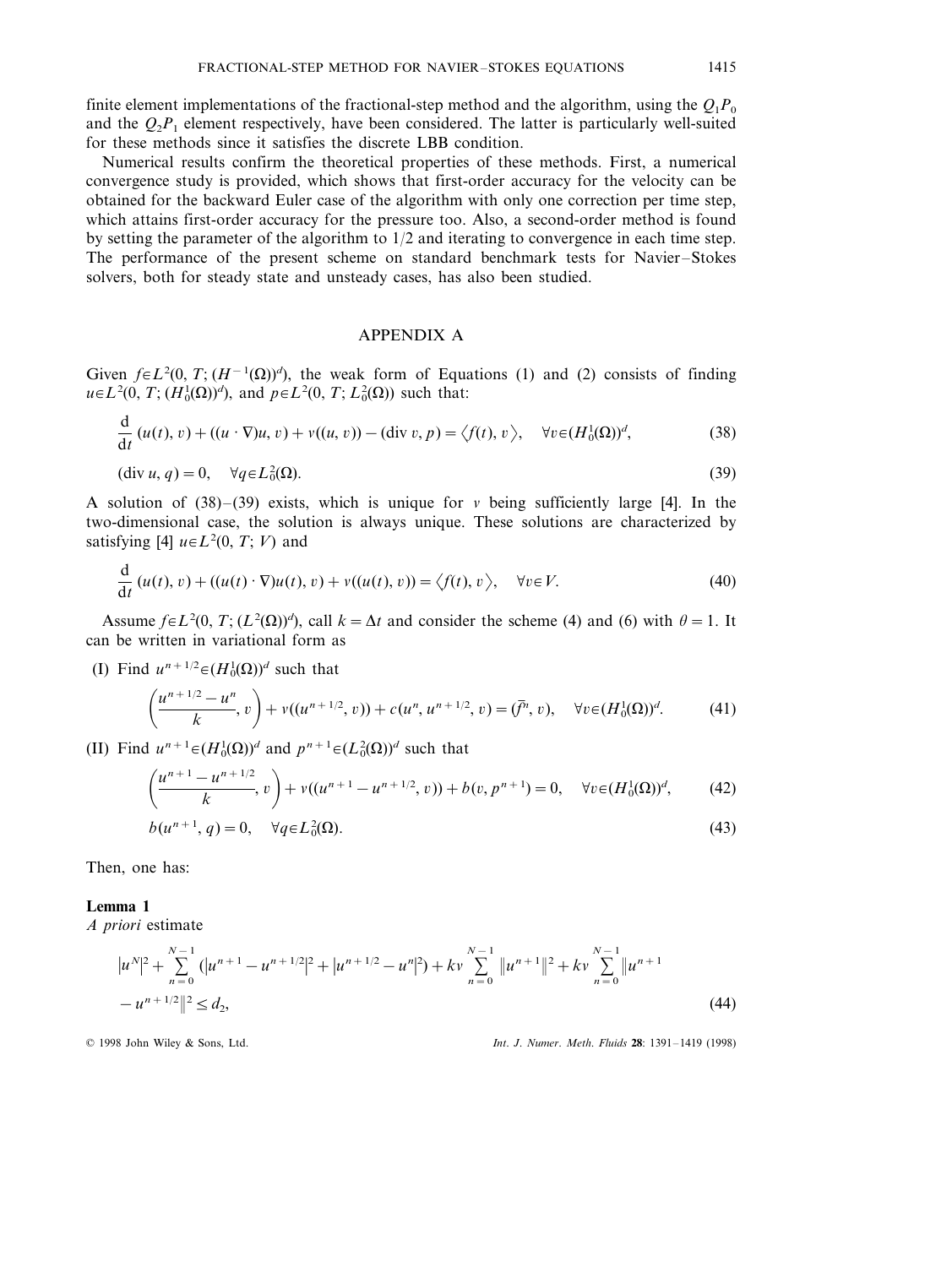where  $d_2 = |u^0|^2 + (d_0^2/v) \int_0^T |f(s)|^2 ds$  and  $d_0$  was introduced in (3).

## *Proof*

The proof is similar to that of Lemma 7.1.2 in [4].  $\Box$ 

Notice the last term appearing in the left-hand-side of (44), which is not present in [4].

## **Lemma 2**

For every  $m=0, \ldots, N-1$ : 1.  $|u^{m+i/2}|^2 \leq d_2$ ,  $i = 1, 2$ . 2.  $k ||u^{m+1/2}||^2 \le d_2/v$ . 3.  $\sum_{n=0}^{N-1} |u^{n+1} - u^{n+1/2}|^2 \leq d_2$ . 4.  $\sum_{n=0}^{N-1} |u^{n+1/2} - u^n|^2 \leq d_2$ . 5.  $k \sum_{n=0}^{N-1} ||u^{n+1} - u^{n+1/2}||^2 \le d_2/v.$ 6.  $k \sum_{n=0}^{N-1} ||u^{n+1}||^2 \le d_2/v$ .

## *Proof*

The proof, again, is similar to that of [4].  $\Box$ 

Notice that the bound 5 was not obtained in [4]. The approximating functions  $u_k^i$  and  $u_k$ defined in Section 4 satisfy, for decreasing *k*:

### **Lemma 3**

- 1. *u<sub>k</sub>* and *u<sub>k</sub>* are bounded in  $L^{\infty}(0, T; (L^{2}(\Omega))^{d})$ , *i* = 1, 2, 3.
- 2.  $u_k^i$  and  $u_k$  are bounded in  $L^2(0, T; (H_0^1(\Omega))^d)$ ,  $i = 1, 2, 3$ .
- 3.  $(u_k^2 u_k^1)$  and  $(u_k^2 u_k^3)$  are bounded in  $L^2(0, T; (H_0^1(\Omega))^d)$ .

#### *Proof*

These results are a consequence of Lemma 2 and the definitions of the functions.

The main novelty with respect to [4] is now the boundedness of  $u_k^2$  and  $u_k$  in  $L^2(0, T; (H_0^1(\Omega))^d)$ , together with that of the differences  $(u_k^2 - u_k^1)$  and  $(u_k^2 - u_k^3)$ . Moreover

#### **Lemma 4**

1. 
$$
\begin{aligned} & \|u_k^2 - u_k^1\|_{L^2(0, T; (L^2(\Omega))^d)} \leq \sqrt{kd_2}. \\ & 2. \quad \|u_k^2 - u_k^1\|_{L^2(0, T; (L^2(\Omega))^d)} \leq \sqrt{4kd_2}. \\ & 3. \quad \|u_k - u_k^2\|_{L^2(0, T; (L^2(\Omega))^d)} \leq \sqrt{4kd_2/3}. \end{aligned}
$$

#### *Proof*

Part 1 follows from Lemma 2, part 3; 2 results from Lemma 2, parts 3 and 4 and the triangle inequality. Finally, 3 is a consequence of the definition of  $u_k$  and Lemma 2, parts 3 and 4.

#### **Lemma 5**

$$
\frac{d}{dt} (u_k(t), v) = -v((u_k^2(t), v)) - c(u_k^3(t), u_k^1(t), v) + (f_k(t), v) \equiv \langle g_k(t), v \rangle,
$$
  

$$
\forall v \in V, \quad \forall t \in (0, T),
$$
\n(45)

with  $g_k$  bounded in  $L^2(0, T; V')$ . (For the definition of  $f_k$ , see [4].) In particular,  $u_k$  is a.e. equal to a continuous function from [0, *T*] into *V*.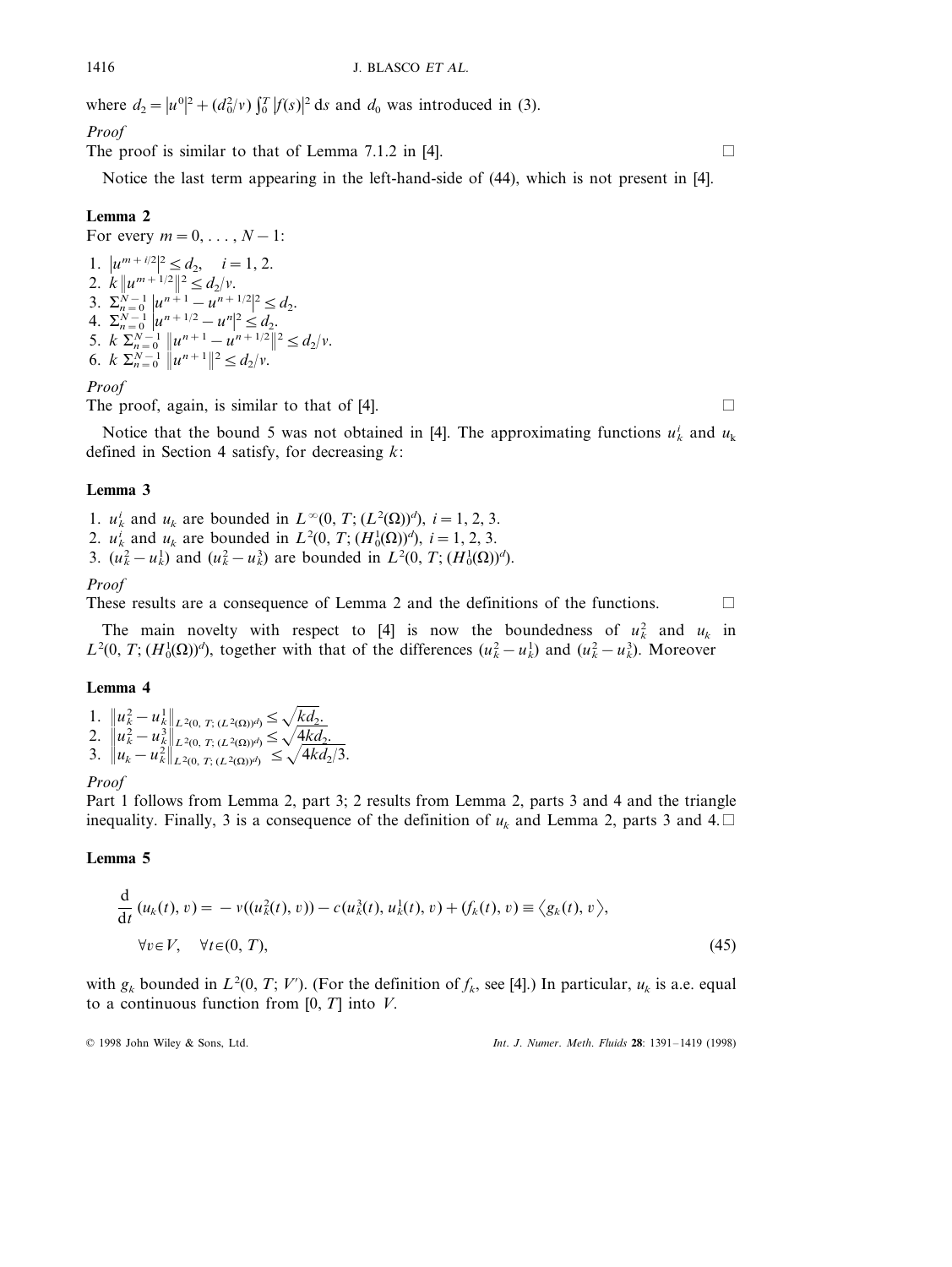*Proof*

By adding (41) and (42), one gets:

$$
\left(\frac{u^{n+1}-u^n}{k},v\right)+v((u^{n+1},v))+c(u^n,u^{n+1/2},v)=(\bar{f}^n,v),\quad\forall v\in (H_0^1(\Omega))^d,
$$

so that (45) follows from the above definitions. Besides

$$
||g_k(t)||_{V'} \leq v||u_k^2(t)|| + C||u_k^3(t)|| ||u_k^1(t)|| + |f_k(t)|,
$$

where  $C>0$  is a constant related to the continuity of the trilinear form  $c$ ; the remaining statements are a consequent of Lemma 3 and Lemma III.1.1 of [4].

#### *Proof of the theorem*

Since  $u_k^i$  (*i* = 1, 2, 3) and  $u_k$  are bounded in  $L^{\infty}(0, T; (L^2(\Omega))^d)$  there exists a subsequence *k'* (which can be taken the same for all four sequences) and  $u^i$  ( $i = 1, 2, 3$ ),  $u^* \in L^\infty(0, T; (L^2(\Omega))^d)$ such that:

$$
u'_{k'} \to u^{i} \text{ in } L^{\infty}(0, T; (L^{2}(\Omega))^d) \text{ weak-star } (i = 1, 2, 3)
$$
  

$$
u_{k'} \to u^* \text{ in } L^{\infty}(0, T; (L^{2}(\Omega))^d) \text{ weak-star.}
$$

Since  $u^i_k$  (*i* = 1, 2, 3) and  $u_k$  are bounded in  $L^2(0, T; (H_0^1(\Omega))^d)$ , there exists a subsequence of  $k'$  (which is also denoted by  $k'$ ) such that:

 $u^i_k \to u^i$  in  $L^2(0, T; (H_0^1(\Omega))^d)$  weakly  $(i = 1, 2, 3)$  $u_k \to u^*$  in  $L^2(0, T; (H_0^1(\Omega))^d)$  weakly.

This convergence also holds in  $L^2(0, T; (L^2(\Omega))^d)$ . Since, by Lemma 4

$$
(u_k^2 - u_k^3)
$$
,  $(u_k^2 - u_k^1)$ ,  $(u_k^2 - u_k) \to 0$  in  $L^2(0, T; (L^2(\Omega))^d)$  strongly,

it must be  $u^1 = u^2 = u^3 = u^*$ .

Since  $u_k^2 \in L^\infty(0, T; H) \cap L^2(0, T; V)$ , one has that  $u^*(t) \in V$  *a.e.* in  $(0, T)$ , and  $u^* \in L^\infty(0, T; H) \cap L^2(0, T; V).$ 

The proof of strong convergence in  $L^2(\Omega \times (0, T))$  is the same as in [4], and is therefore omitted. It only remains to show that  $u^*$  is a solution of (1). The same argument as in [4] is used, so that the convergence results already proved imply, by taking  $(45)$  to the limit when  $k'$ tends to 0, that:

$$
\frac{d}{dt}(u^*, v) + v((u^*, v)) + c(u^*, u^*, v) = (f, v), \quad \forall v \in V,
$$

in distribution sense in  $(0, T)$ , i.e.  $u^*$  satisfies (40). This, in turn, implies [4] that  $du^*/$  $dt \in L^1(0, T; V^1)$ ,  $u^*(0) = u^0$  weakly in *V* and  $u^*$  is a.e. equal to a continuous function from  $(0, T)$  into *V*. These results ensure that  $u^*$  is a weak solution of (1), and the theorem is thus  $\Box$ 

The proof of the corollary is a consequence of the uniqueness of the solution  $u$  in the two-dimensional case.

#### **REFERENCES**

- 1. A.J. Chorin, 'Numerical solution of the Navier–Stokes equations', *Math*. *Comput*., **22**, 745–762 (1968).
- 2. R. Temann, 'Sur l'approximation de la solution des équations de Navier–Stokes par la méthode de pas fractionaires (I)', *Arch*. *Rac*. *Mech*. *Anal*., **32**, 135–153 (1969).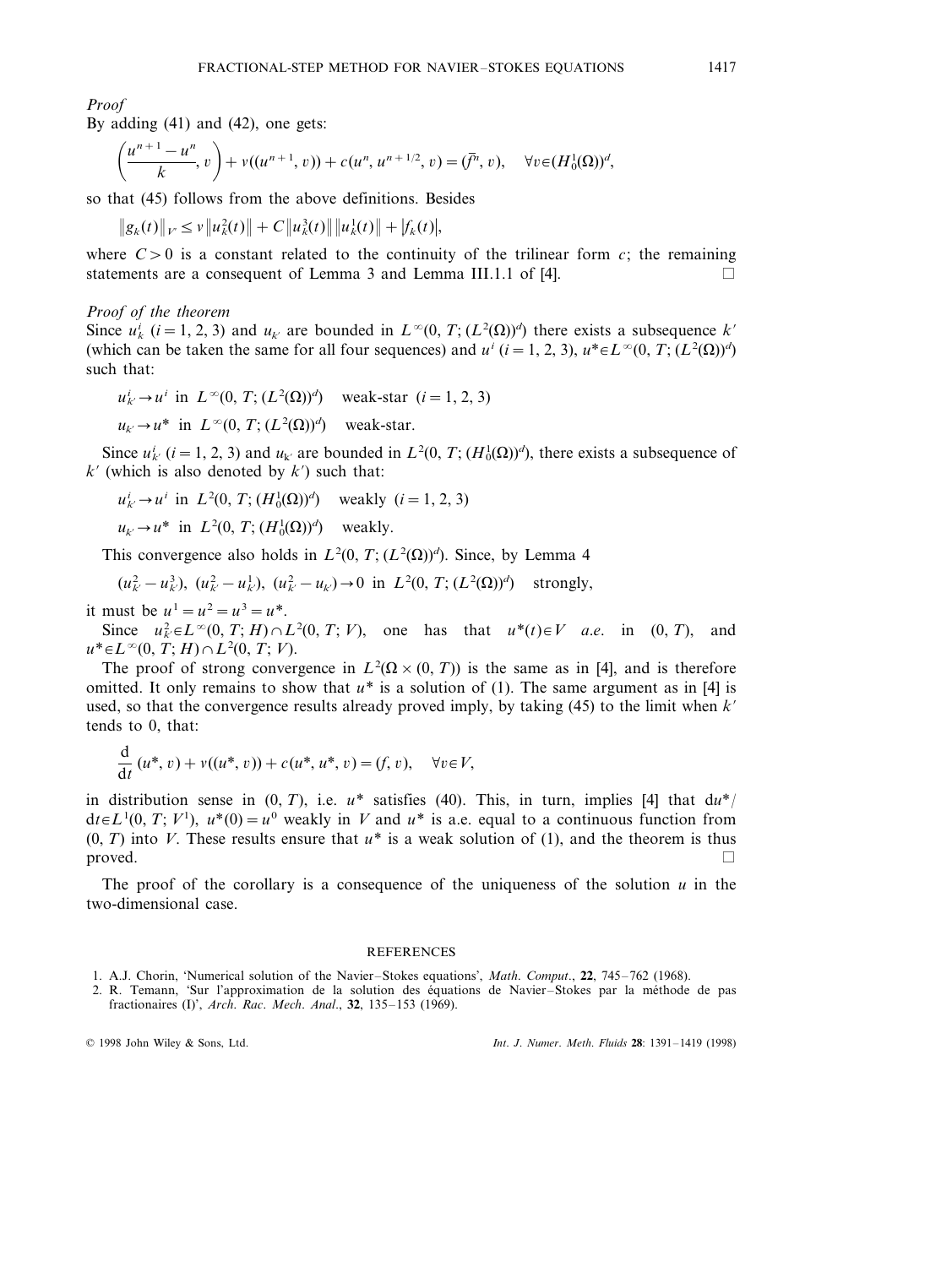#### 1418 J. BLASCO ET AL.

- 3. N.N. Yanenko, *The Method of Fractional*-*Steps*, Springer, Berlin, 1971.
- 4. R. Temam, *Na*6*ier*–*Stokes Equations*. *Theory and Numerical Analysis*, North-Holland, Amsterdam, 3rd. edn., 1984.
- 5. A. Kovacs and M. Kawahara, 'A finite element scheme based on the velocity correction method for the solution of the time-dependent incompressible Navier–Stokes equations', *Int*. *J*. *Numer*. *Methods Fluids*, **13**, 403–423 (1991).
- 6. J. Blair Perot, 'An analysis of the fractional-step projection method', *J*. *Comput*. *Phys*., **108**, 51–58 (1993).
- 7. J.K. Dukovicz and A.S. Dvinsky, 'Approximate factorization as a high-order splitting for the implicit incompressible flow equations', *J*. *Comput*. *Phys*., **102**, 336–347 (1992).
- 8. L. Quartapelle, 'Numerical solution of the incompressible Navier–Stokes equations', *International Series in Numerical Mathematics*, vol. 113, Birkha¨user, Basel, 1993.
- 9. P.M. Gresho, 'On the theory of semi-implicit projection methods for viscous incompressible flow and its implementation via a finite element method that also introduces a nearly consistent mass matrix. Part I: theory', *Int*. *J*. *Numer*. *Methods Fluids*, **11**, 587–620 (1990).
- 10. P.M. Gresho and R. Sani, 'On pressure boundary conditions for the incompressible Navier–Stokes equations', *Int*. *J*. *Numer*. *Methods Fluids*, **7**, 1111–1145 (1987).
- 11. S.A. Orzag, M. Israeli and M.O. Deville, 'Boundary conditions for incompressible flows', *J*. *Sci*. *Comput*., **1**, 75–111 (1986).
- 12. R. Temam, 'Remark on the pressure boundary condition for the projection method', *Theor*. *Comput*. *Fluid Dyn*., **3**, 181–184 (1991).
- 13. J.B. Bell, P. Colella and H.M. Glaz, 'A second-order projection method for the incompressible Navier–Stokes equations', *J*. *Comput*. *Phys*., **85**, 257–283 (1989).
- 14. J. van Kan, 'A second-order-accurate pressure correction scheme for viscous incompressible flow', *SIAM J*. *Sci*. *Stat*. *Comp*., **7**, 870–891 (1986).
- 15. J. Kim and P. Moin, 'Application of a fractional-step method to incompressible Navier–Stokes equations', *J*. *Comput*. *Phys*., **59**, 308–323 (1985).
- 16. H. Le and P. Moin, 'An improvement of fractional-step methods for the incompressible Navier–Stokes equations', *J*. *Comput*. *Phys*., **92**, 369–379 (1991).
- 17. J. Donea, S. Giuliani, H. Laval and L. Quartapelle, 'Finite element solution of the unsteady Navier–Stokes equations by a fractional-step method', *Comput*. *Methods Appl*. *Mech*. *Eng*., **30**, 53–73 (1982).
- 18. P.M. Gresho and S.T. Chan, 'On the theory of semi-implicit projection methods for viscous incompressible flow and its implementation via a finite element method that also introduces a nearly consistent mass matrix. Part 2: implementation', *Int*. *J*. *Numer*. *Methods Fluids*, **11**, 621–659 (1990).
- 19. H. Laval and L. Quartapelle, 'A fractional-step Taylor–Galerkin method for unsteady incompressible flows', *Int*. *J*. *Numer*. *Methods Fluids*, **11**, 501–513 (1990).
- 20. R. Natarajan, 'A numerical method for incompressible viscous flow simulation', *J*. *Comput*. *Phys*., **100**, 284–395 (1992).
- 21. J. Shen, 'Hopf bifurcation of the unsteady regularized driven cavity flow', *J*. *Comput*. *Phys*., **95**, 228–245 (1991).
- 22. J. Blasco, R. Codina and A. Huerta, 'Error estimates for a fractional-step method for the incompressible Navier–Stokes equations', *CIMNE Report*, No. 121 (1997).
- 23. A.N. Brooks and T.J.R. Hughes, 'Streamline upwind Petrov–Galerkin formulations for convection dominated flows with particular emphasis on the incompressible Navier–Stokes equations', *Comput*. *Methods Appl*. *Mech*. *Eng*., **32**, 199–259 (1982).
- 24. W.K. Liu and J. Gvildys, 'Fluid–structure interaction of tanks with an eccentric core barrel', *Comput*. *Methods Appl*. *Mech*. *Eng*., **58**, 51–77 (1986).
- 25. V. Girault and P.A. Raviart, *Finite Element Approximation of the Na*6*ier*–*Stokes Equation*, Springer, New York, 1986.
- 26. J. Shen, 'On error estimates of projection methods for Navier–Stokes equations: first-order schemes', *SIAM J*. *Numer*. *Anal*., **29**, 57–77 (1992).
- 27. O.A. Ladyzhenskaya, *The Mathematical Theory of Viscous Incompressible Flow*, Gordon and Breach, New York, 1969.
- 28. R. Glowinski, T.W. Pan and J. Periaux, 'A fictitious domain method for external incompressible viscous flow modeled by Navier–Stokes equations', *Comput*. *Methods Appl*. *Mech*. *Eng*., **112**, 133–148 (1994).
- 29. E. Fernandez-Cara and M. Marin Beltra´n, 'The convergence of two numerical schemes for the Navier–Stokes equations', *Numer*. *Math*., **55**, 33–60 (1989).
- 30. F. Brezzi and M. Fortin, *Mixed and Hybrid Finite Element Methods*, Springer Series in Computational Mathematics 15, Springer, Berlin, 1991.
- 31. L. Kleiser and U. Shumann, 'Treatment of incompressibility and boundary conditions in 3D numerical spectral simulation of plane channel flows', in E.H. Hirschel (ed.), *Proc*. 3*rd GAMM Conference on Numerical Methods in Fluid Mechanics*, Vieweg, Braunschweig, 1980.
- 32. L. Quartapelle and M. Napolitano, 'Integral conditions for the pressure in the computation of incompressible viscous flows', *J*. *Comput*. *Phys*., **62**, 340–348 (1986).
- 33. J. Blasco, R. Codina and A. Huerta, 'A fractional-step method for the incompressible Navier–Strokes equations related to a predictor–multicorrector algorithm', *Internal Report No* 63, International Center for Numerical Methods in Engineering, 55 pp., 1995.